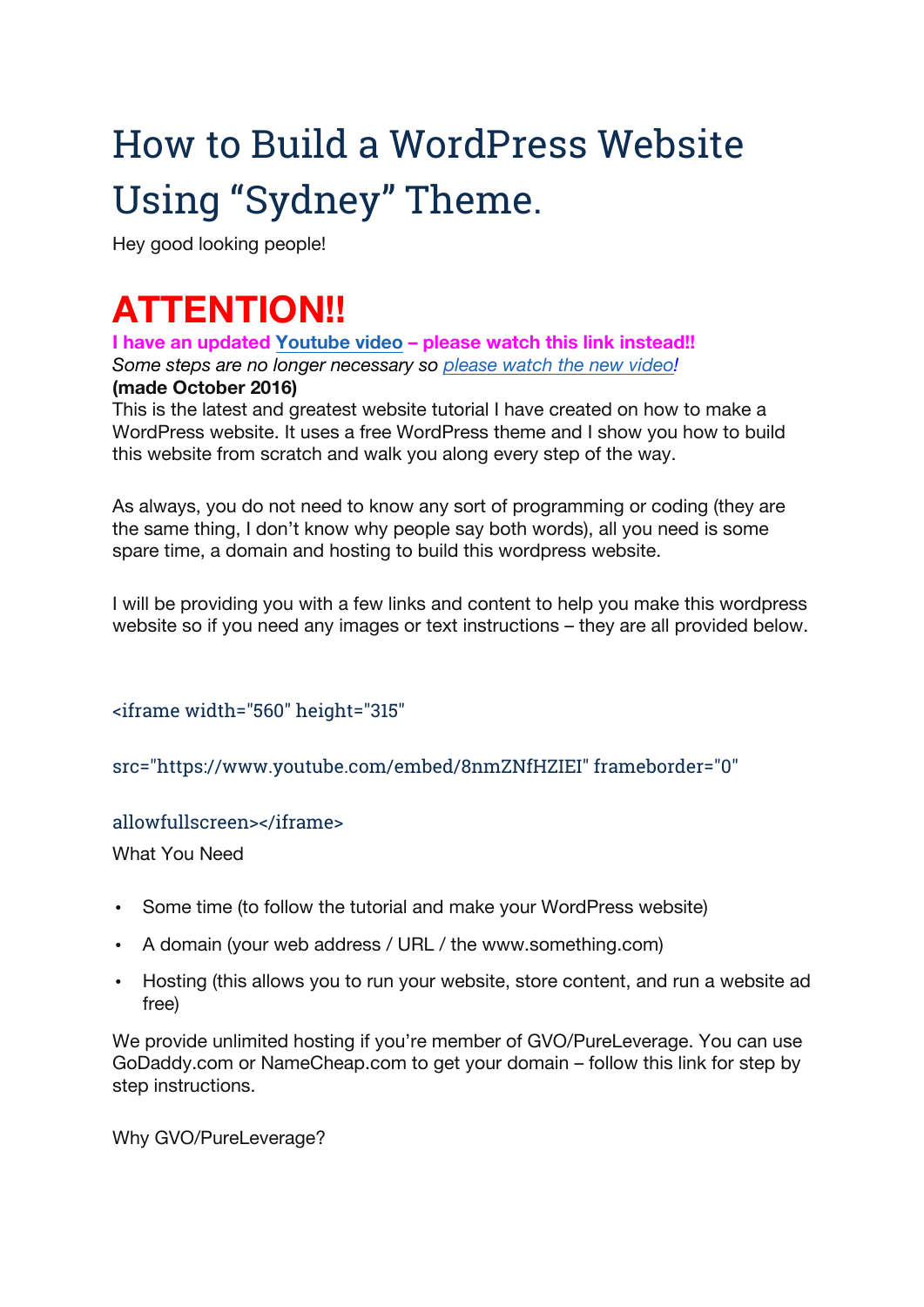- Fast, reliable, reasonable price complete with all marketing tools use for your online businss and great customer service
- I've used GVO/PureLeverage since the beginning of time and I have no complaints.

GVO/PureLeverage has a Reseller Program where it helps to recover you ROI which mean you are using GVO/PureLeverage platform FREE. This is an option.

Now that we got all of that out of the way. Let's get started creating your new WordPress website!

Page Contents

- 1. Buy Domain Name & Get Hosting
- 2. Install Word Press
- 3. Create Your Website
- 4. Create Home Page or other pages
- 5. Create Another Headline
- 6. Create 3 Featured Boxes
- 7. Add Bottom Call To Action
- 8. Create Logo
- 9. Create About Page
- 10. Create Services Page
- 11. Create Contact Page
- 12. Polishing Your Website
- 13. Special Tips
- 14. Getting Help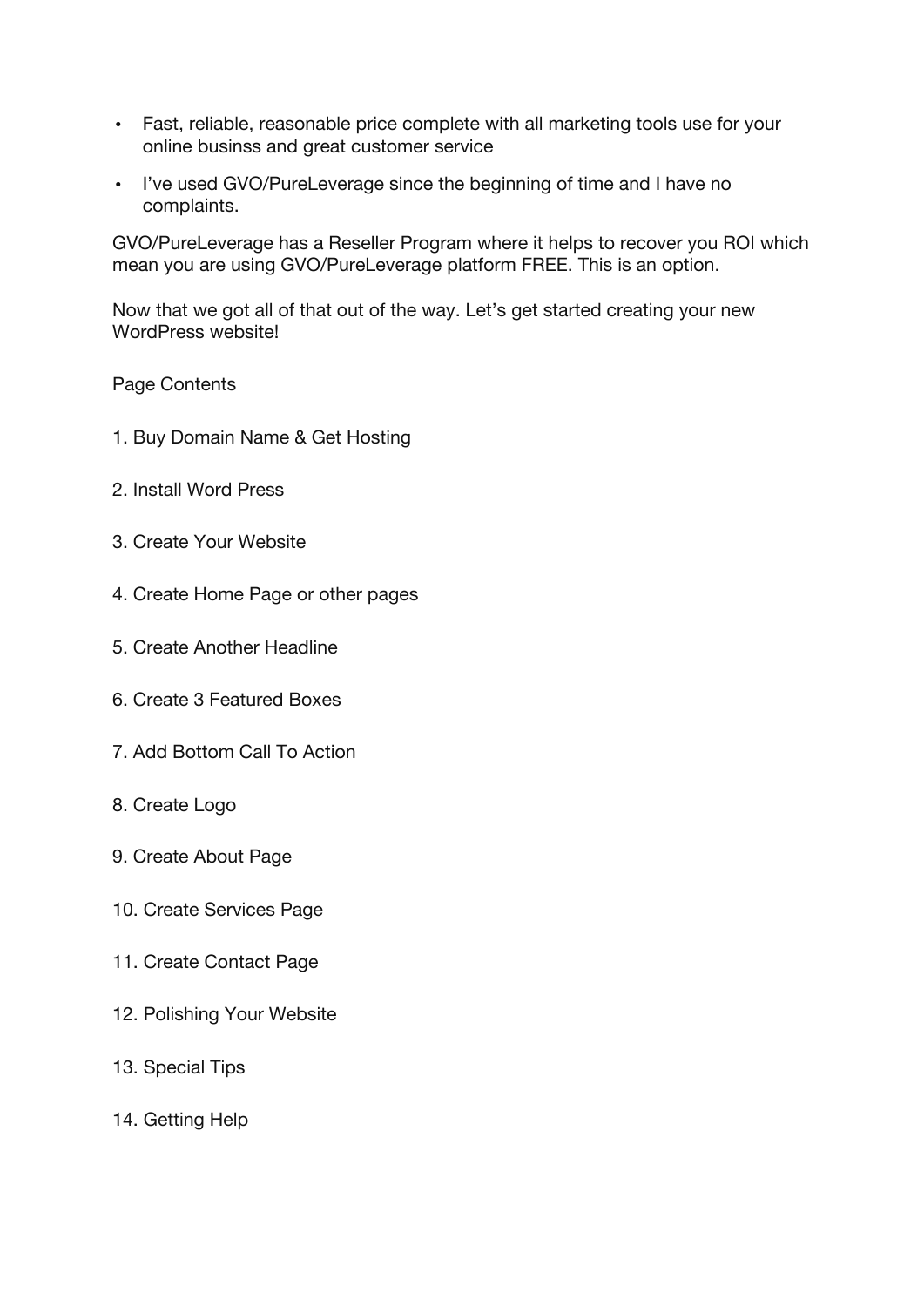### **Step 1: Get Domain and Hosting**

A domain is your web address (what you type in to get to your site). **This is a MUST.**

You need hosting in order to run your website and store all the data (content, images, video). Every website needs hosting, so make sure you get hosting otherwise we can't build out your website. **This is a MUST.**

**Once you have a domain from Godaddy.com or NameCheap.com you have to transfer to GVO/PureLeverage hosting. By login to domain provider** 

- **>> manage domain**
- **>> Change to "Custom" >> Add the name server; NS1.GVODNS.COM – in the first role NS2,GVODNS,COM – in the second role Then Save.**

**Luckily we can get our hosting at**

**GVO/PureLeverage included all the Marketing Tools.**

- **• Visit http://your sub-domain.hostthenprofit.com/**
- **• For better marketing tools - for more value.**
- **• http://www.pureleverage.com/?id=carsbiz**
- **• Email me for better marketing tool: dickielim@gmail.com**
- **• I will provide FIVE domains hosting FREE**

**Contact me for the Five domain hosting;**

**http://affiliategive.com/contact-us/**

#### **Step 2: Inform Us You Have Transfer Your Domain**

**Inform us your domain name that you have transfer to GVO/PureLeverage. At**  dickie@dickielim.com **In respond we will send you the accessibility to Cpanel your** http://yourdomain.com/cpanel **to your email inbox with all your login and account details**

Use that information to do Step 3

#### **Step 3: Log into Cpanel**

- 1. Login into your cpanel via your URL domain name
- 2. Click on the link that says "Your Control Panel"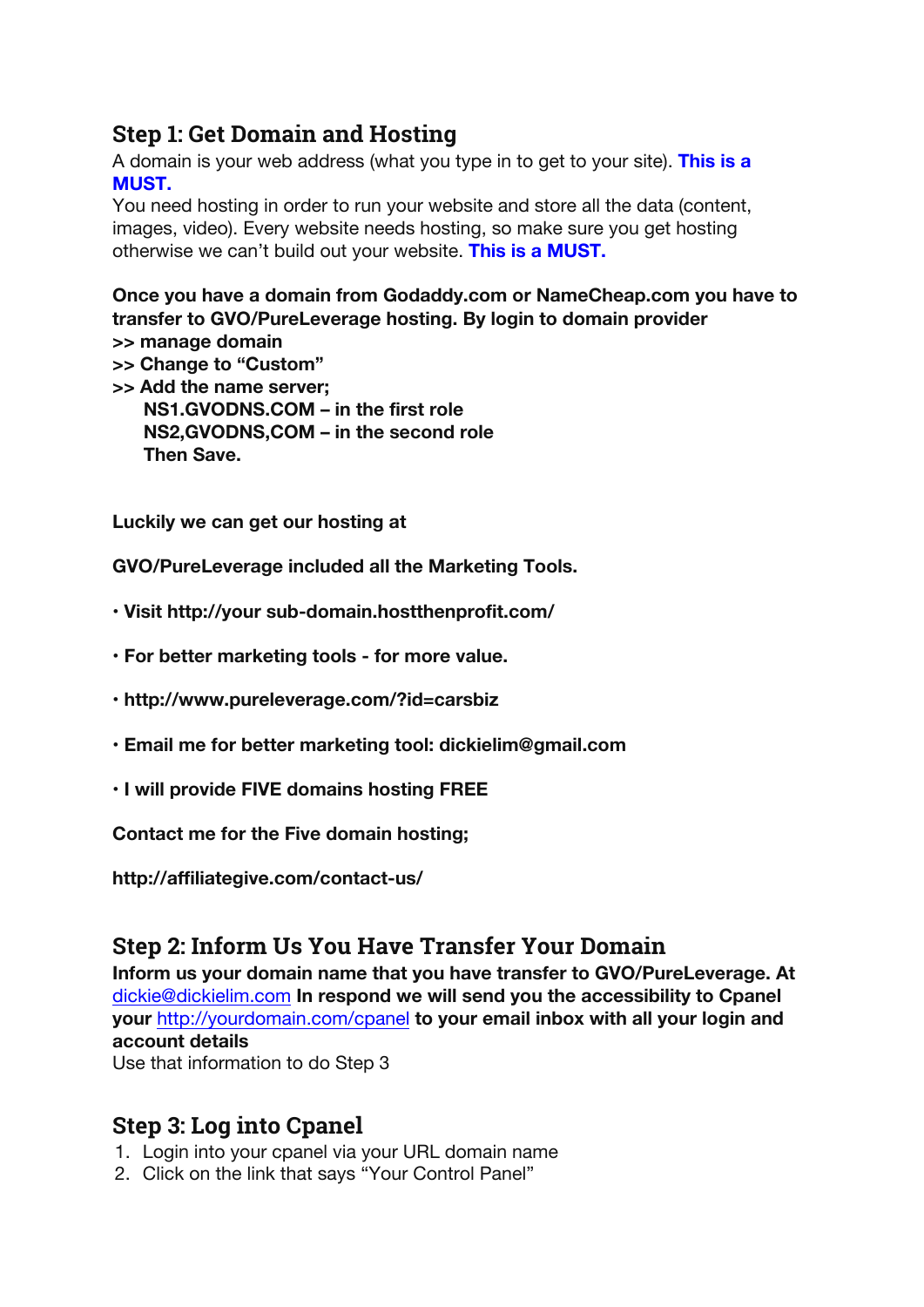

3. Login with the username and password from your email

|         |         |         | Username<br>askdicki<br>Password<br>$f$ |         | cPanel®<br>Log in |         | <b>Username</b><br><b>Password</b> |  |
|---------|---------|---------|-----------------------------------------|---------|-------------------|---------|------------------------------------|--|
| English | العربية | čeština | dansk                                   | Deutsch | Ελληνικά          | español | español latinoamericano            |  |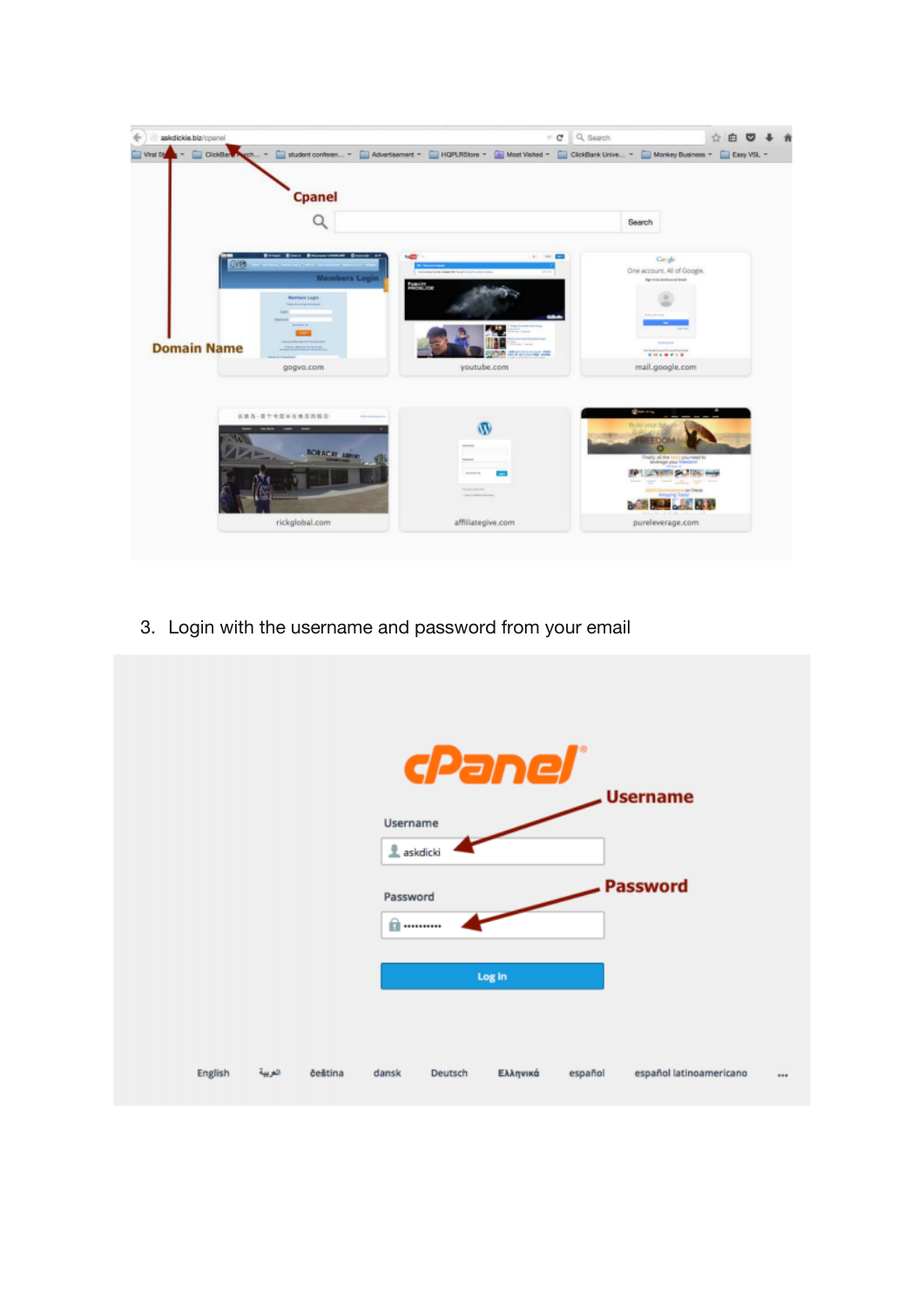Now the fun starts!

## **Step 4: Install WordPress**

Now we need to install the platform we're going to use to make it. The platform is called WordPress – it's a content management system and super popular with a large community of users.

- 1. Now that're you're logged in to your cpanel
- 2. Scroll down to Software/Services section of the main page
- 3. Click on the icon that says "QuickInstall"
- 4. Click on WordPress on the left side menu
- 5. Click Continue
- 6. Enter an admin email (that you get email from), blog title (you can change this later), user name and other details
- 7. Click "Install now!"

Sweet! Now we have WordPress installed! You can go to your domain address and see that we have just uploaded a website to your site (we'll fix this whole thing and make it pretty – don't worry!)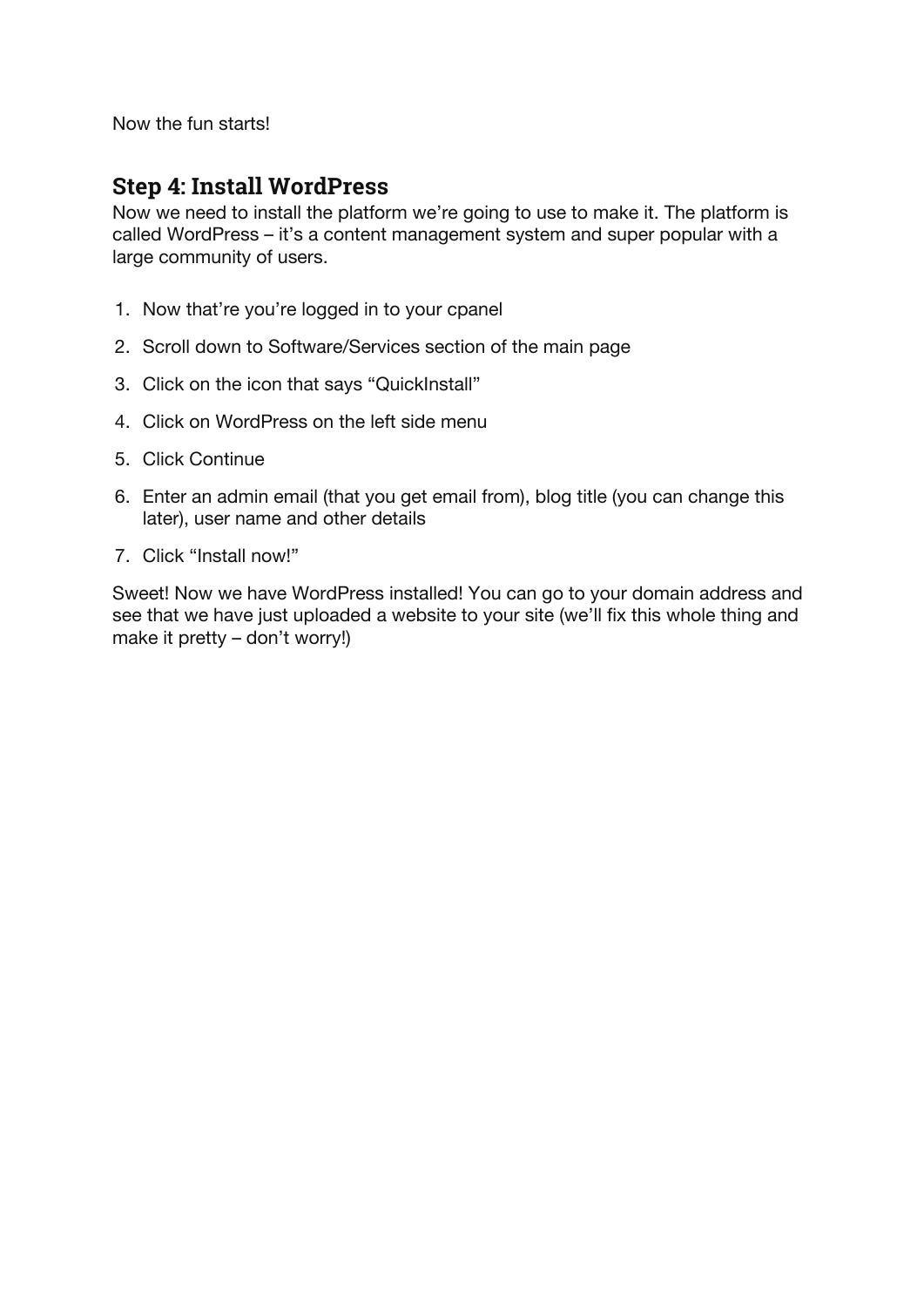## **Create Your Word Press Website**

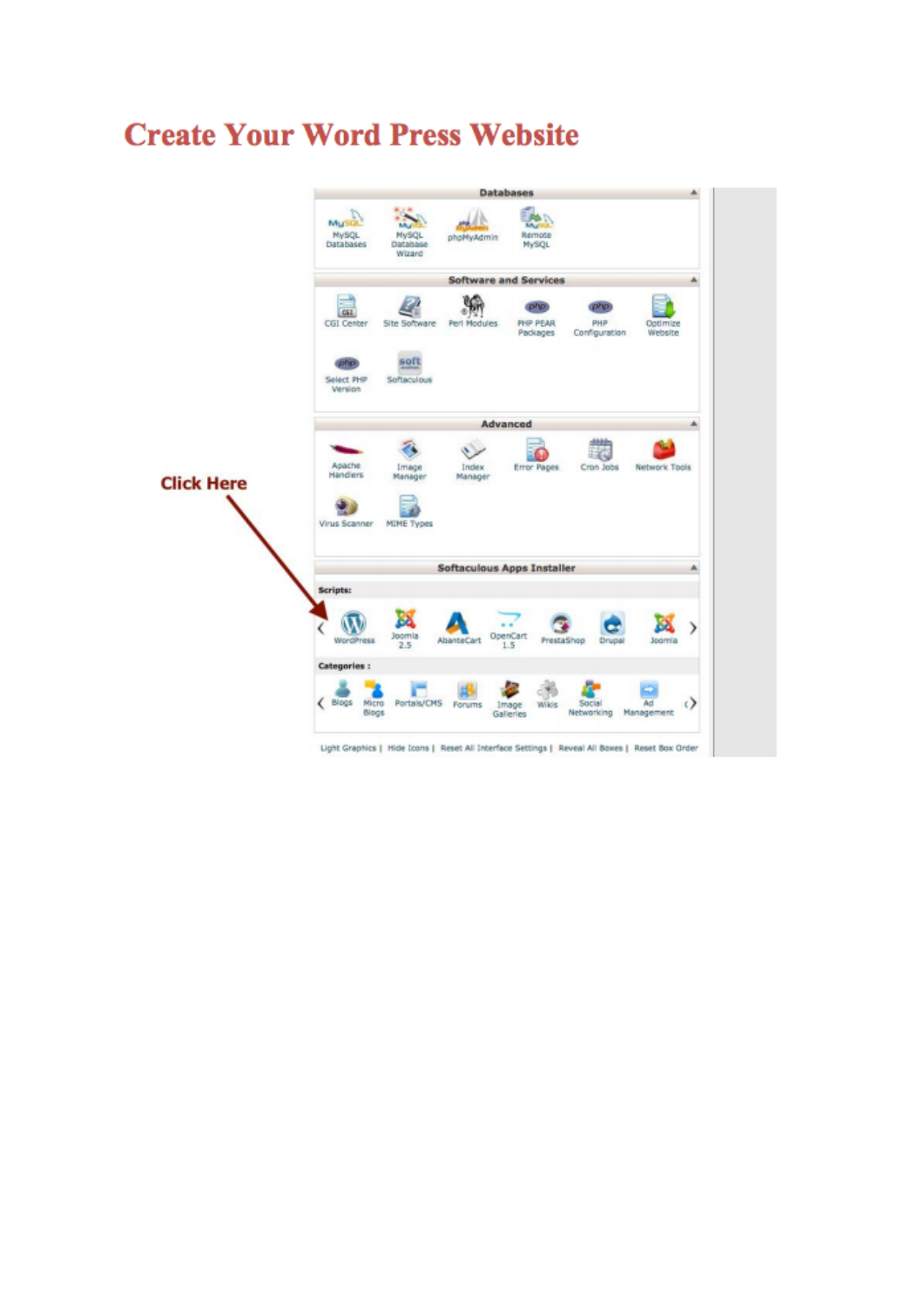| <b>Install</b><br>Overview<br><b>Screenshots</b><br><b>Features</b>                                                                                                                               | Ratings<br><b>Import</b><br>Demo<br><b>Reviews</b> |
|---------------------------------------------------------------------------------------------------------------------------------------------------------------------------------------------------|----------------------------------------------------|
| <b>Software Setup</b>                                                                                                                                                                             |                                                    |
| <b>Choose Protocol</b><br>If your site has SSL, then please choose the HTTP.<br>gotocal.                                                                                                          | http://<br>$\left  \cdot \right $                  |
| <b>Choose Domain</b><br>Please choose the domain to install the software.                                                                                                                         | 2. your own Ext<br>askdickie, biz<br>٠             |
| In Directory<br>The directory is relative to your domain and should not exist. e.g. To install at<br>http://mydomain/dir/ just type dir. To install only in http://mydomain/ leave this<br>empty. | Funnel-Chinese                                     |
| <b>Database Settings</b>                                                                                                                                                                          |                                                    |
| <b>Table Prefix</b>                                                                                                                                                                               | $6tr_{-}$                                          |
| <b>Site Settings</b>                                                                                                                                                                              |                                                    |
| <b>Site Name</b>                                                                                                                                                                                  | 3.<br>My Blog                                      |
| <b>Site Description</b>                                                                                                                                                                           | My WordPress Blog                                  |
| <b>Enable Multisite (WPMU)</b><br>This feature will Enable Multisite option for your WordPress blog.<br>Your server must support Apache mod_rewrite to use this feature.                          | o<br>4.                                            |
| <b>Admin Account</b>                                                                                                                                                                              |                                                    |
| <b>Admin Username</b>                                                                                                                                                                             | admin                                              |
| <b>Admin Password</b>                                                                                                                                                                             | @W5#@791\$V<br>Strong (60/100)                     |

#### **Step 5: Log into WordPress Website**

You might have to wait 5-15 minutes before you can click to log into your new site. Take a break if you need.

There are two ways to log onto your site

- 1. You can click on the link provided on the Cpanel page after the quick install and use the username and password
- 2. You can go to your email and open the new email you get with details about logging into your site (same info as above)

To customize and add content to your site, you will always log into the site with the following address: www.YourSite.com/wp-admin

So go ahead and log on!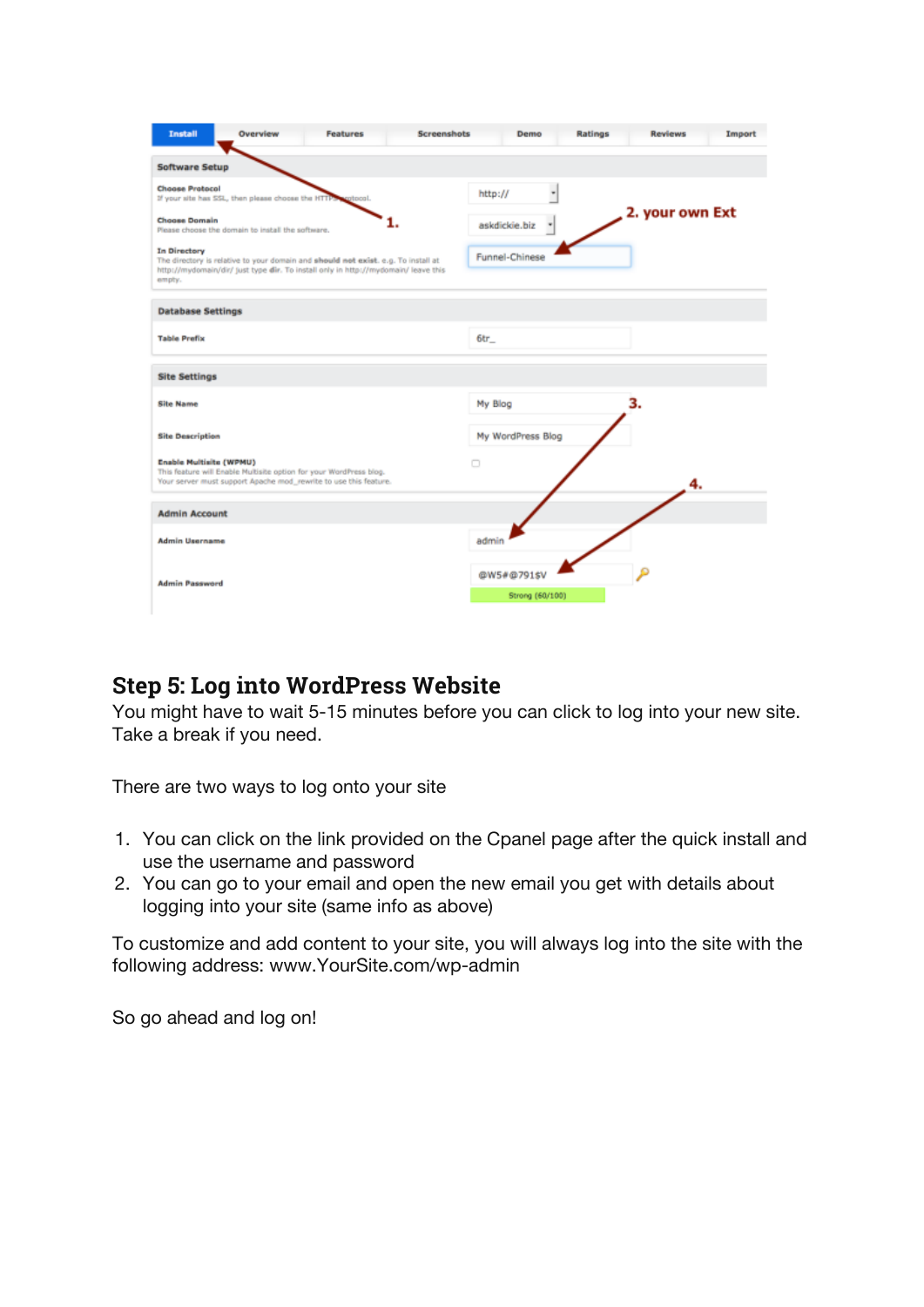|                                      | <b>Username</b> |
|--------------------------------------|-----------------|
| Username                             |                 |
| admin                                | <b>Password</b> |
| Password<br>                         |                 |
| <b>Remember Me</b>                   |                 |
| Log In                               |                 |
|                                      |                 |
| Lost your password?                  |                 |
| + Back to Build Sales Funnel System! |                 |
|                                      |                 |
|                                      |                 |
|                                      |                 |

## **Access To Word Press Dashboard**

## **Step 6: Download and Install Theme**

You can choose any theme template to customize on wordpress. But the one we're using for this tutorial is the Sydney Theme.

If you followed Step 5, you are now on the "Dashboard" of your website. Now it's time to start customizing our website!

WordPress offers you a variety of themes, which are skeletons, to make and customize our website. I'm going to help you customize a theme for free that would cost you roughly \$2500 if you paid someone else to do it for you.

- 1. On the left side, find the Appearance link hover over it and click "Themes"
- 2. At the top you'll see some tabs click on WordPress.org Themes
- 3. Then filter by clicking Popular and find the "Sydney" theme
- 4. If you can't find it, just type into the search bar on the right "Sydney"
- 5. Then drag your arrow over the theme and click "Install"
- 6. You'll be brought to another page click "Activate"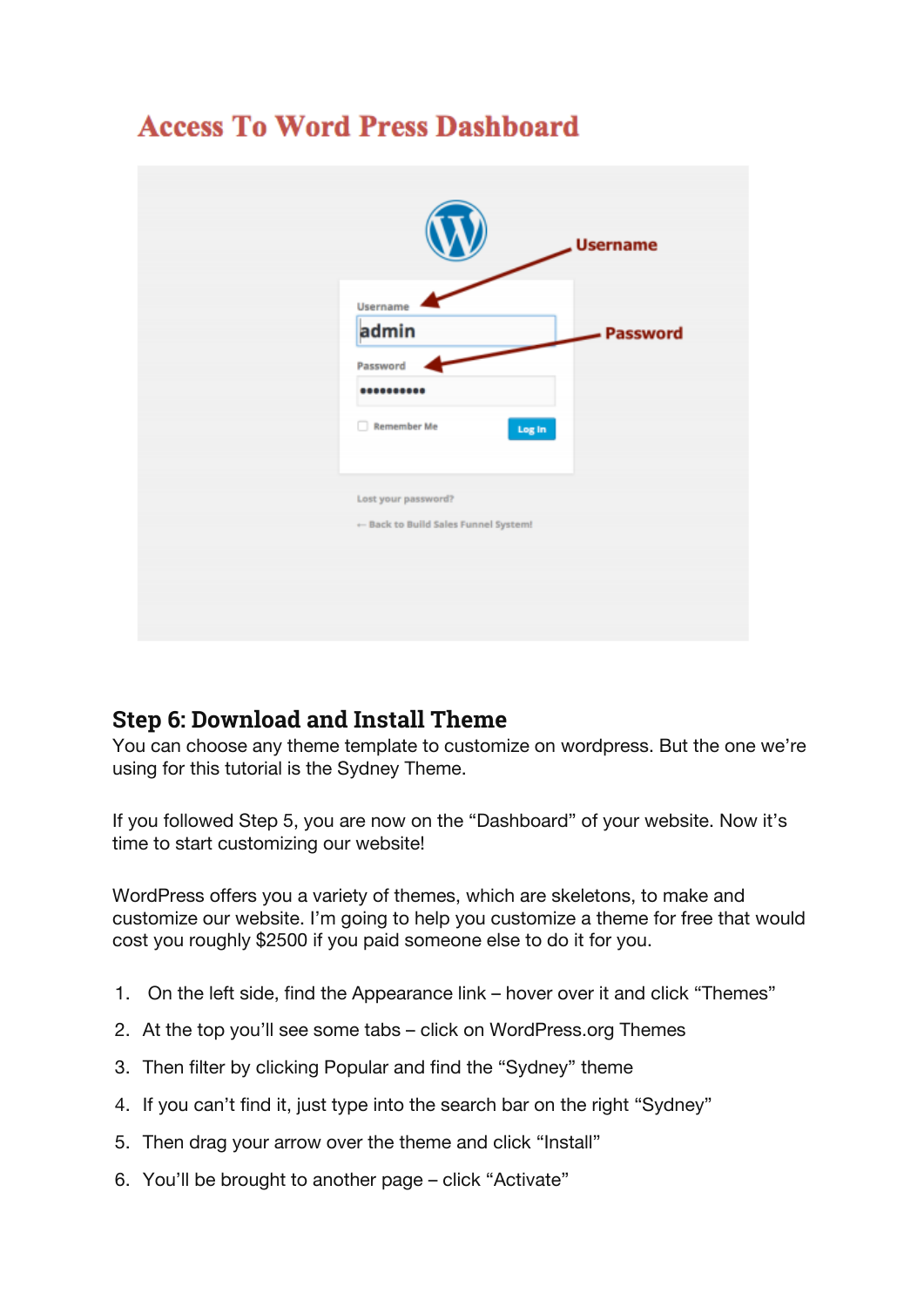## **Step 7: Install Suggested Plugins**

- 1. Now at the top of your page on your dashboard you should see some suggested plugins to install. Click on the link to install them.
- 2. Then click to activate all of them.

## **Step 8: Download Plugins**

Plugins are "tools" to help us build out our website. They make life a lot easier and are usually free courtesy of the WordPress community.

These are the plugins that we will be using to help make our wordpress website:

- Black Studio TinyMCE Widget
- Contact Form 7
- Easy Facebook Likebox
- Recent Posts Widget Extended
- SiteOrigin Widgets Bundle
- Theme Junkie Custom CSS
- Toolset Types by Onthegosystems

For each of these click Install and Activate

## **Step 9: Download and unzip all of the demo content (images,**

## **logo)**

Click here to download a zip file of all the images used on the demo site in this wordpress tutorial.

# **ATTENTION!!**

**I have an updated Youtube video – please watch this link instead!!**

*Some steps are no longer necessary so please watch the new video!* **(made October 2016)**

## **Step 10: Import Theme Settings**

- 1. Once you've download the file go to Types > Click on Dashboard > Scroll down to the bottom and click on Import/Export
- 2. Go to Import Types data file and click Choose File
- 3. Find the Sydney Settings XML and choose that
- 4. Click Import File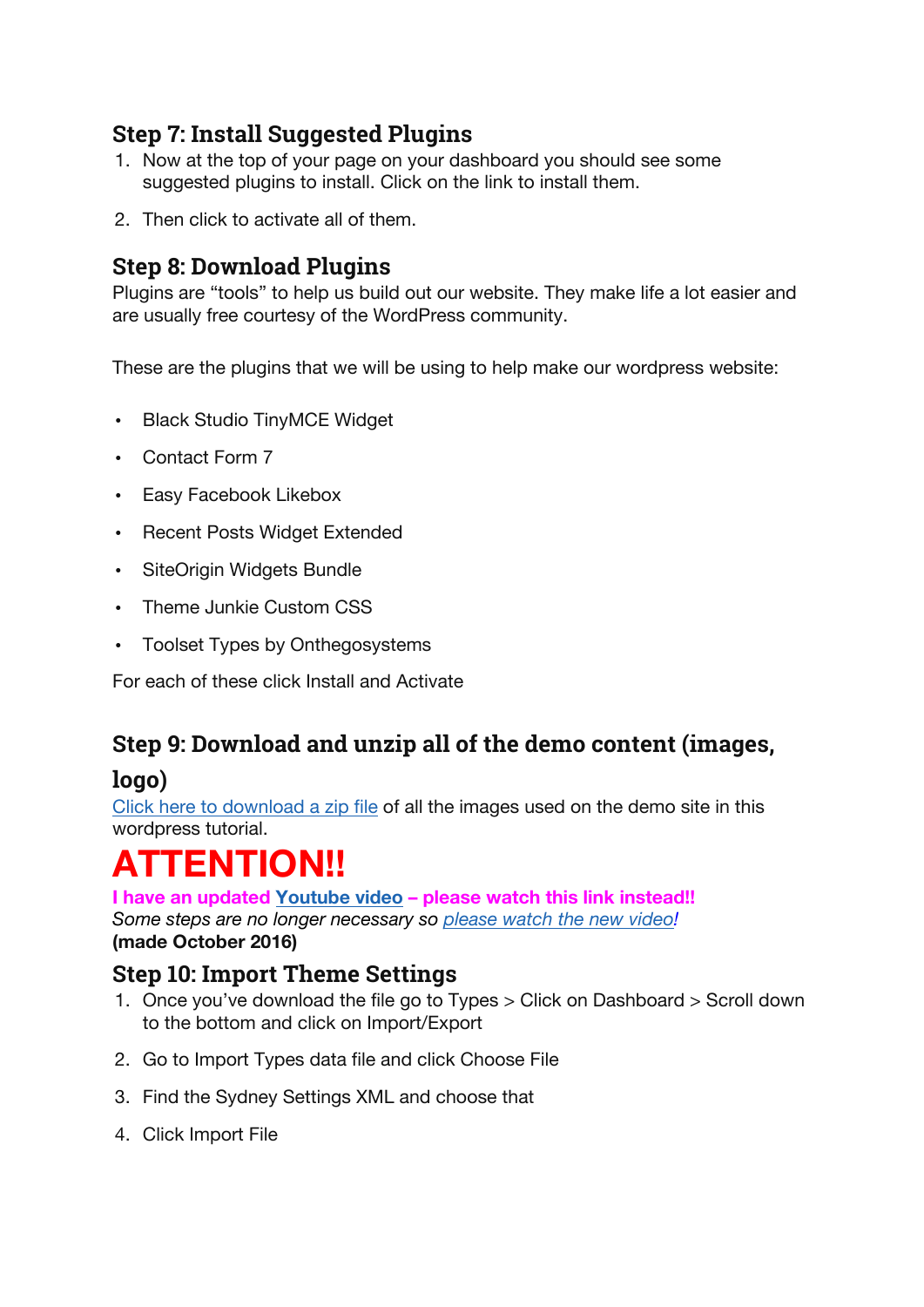<div style="position:relative;height:0;padding-bottom:56.25%"><iframe

src="https://www.youtube.com/embed/pf8Rh6-tCPw?ecver=2"

style="position:absolute;width:100%;height:100%;left:0" width="640"

height="360" frameborder="0" allowfullscreen></iframe></div>

## **Step 11: Download and Install Lightbox Colorbox Plugin**

The Lightbox Colorbox plugin is no longer available. Download the SIMPLE LIGHTBOX plugin instead. I will provide additional modifications to make the gallery look perfect later in the tutorial (custom CSS section).

- 1. Go to Plugins > Add New
- 2. Search for the SIMPLE LIGHTBOX plugin
- 3. Click Install
- 4. Make sure you Activate the plugin

## **Step 12: Upload demo content (images, logo)**

We will also upload all of these images now but I will walk you through how to do this step by step also if you want as we make this wordpress website.

- 1. Go to your Dashboard > Media > Add New
- 2. Click Select Files
- 3. Click and add all the images (individually or all together)

#### **Step 13: Create Homepage and Blog Page**

We need to create two pages – one for our homepage and one for our blog page

- 1. Go to your Dashboard > Pages > Add New
- 2. Make a new page and title it Homepage
- 3. Set the page attributes template to Front Page
- 4. Now Click the link or button to create another new page
- 5. Title this page Blog
- 6. Click Publish

Now we need to set these two pages as the homepage and blog page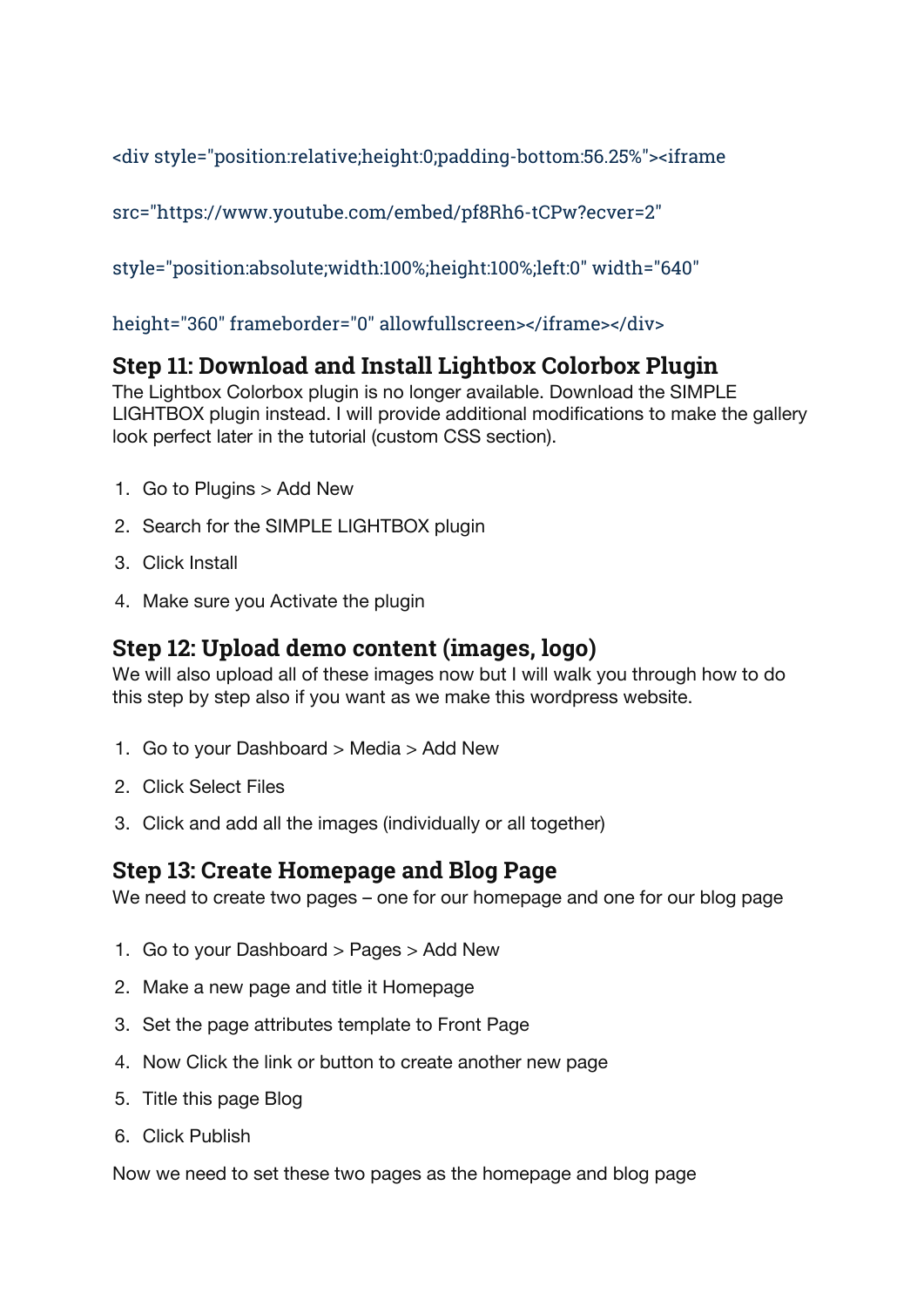- 1. Go to Appearance > Customize
- 2. Go to Static Front Page
- 3. Click on the button for Static Page
- 4. Select Hompage for your front page
- 5. Select Blog for your blog page
- 6. Click the Save button

## **Step 14: Change Slider Images**

Now let's change the slider images (if you want)

- 1. Stay on the Customize tab and click on Header Area
- 2. Go to Header Type and make sure Full screen slider is selected for Front Page and No header for Site header type
- 3. Now go to the Header Slider tab
- 4. You can add up to 5 slider images
- 5. To change the slider image just click Change image for each slider section
- 6. To modify the text just type in what you want it to say
- 7. Scroll down to the bottom of the tab if you want to modify the button text and link it to another page (we just link it to the next section on the homepage)
- 8. Make sure you click save

## **Step 15: Change Theme Option Settings**

If you want to change some of the default color settings and layouts, this is what we are going to do in this section.

If you're still on the Customize tab, click the  $<$  to go back to the main section

#### **Font Size**

- 1. Click on Fonts
- 2. Go to Body Fonts and change the font size to 16

#### **Colors**

- 1. Now click on the color tab
- 2. Change the primary color to whatever color you want we use this color code #d63737 for the demo site

#### **Blog Layout**

I like a different layout for the blog page instead of the default one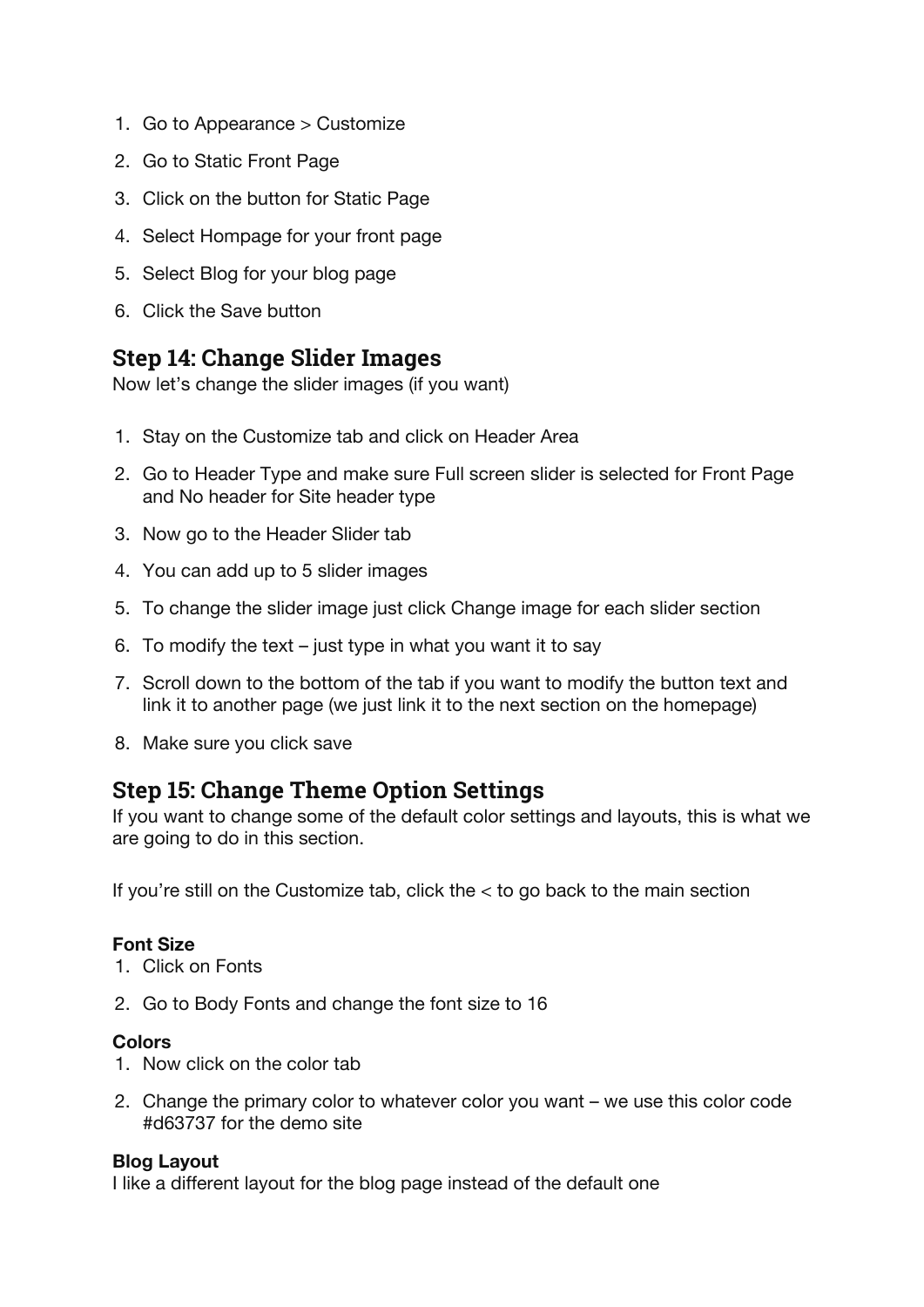- 1. So click on Blog Options
- 2. Select on Masonary
- 3. Change the excerpt length to 20

#### **Make sure you click Save**

#### **Step 16: Create Logo and Favicon**

Now we're going to create a custom logo – how cool is that?

- 1. The first thing you need to do is go to this website: Logomakr
- 2. On the upper left corner, there is a search bar.
- 3. Type in whatever type of image you want your logo to be
- 4. Then find an image that you like
- 5. Then go to the right upper corner and change the size to roughly "50 x 50"
- 6. Make sure your logo fits within that white space
- 7. Click on the T on the left hand side if you want to add text to your logo
- 8. Make sure all the text also fits within the white space
- 9. You can change the colors of your logo by highlighting the image or the text and clicking in the color chart on the lower right corner
- 10.Once you're happy with your logo, go to the upper right corner and click on the disk
- 11.A new page will pop up. Right click and download the logo
- 12.Then go to your download folder. Double click the logo and export it to PNG.
- 13.The logo should now be saved as a PNG image

Helpful hints: I change my logo to White so it looks good on the slider image. I also save a black copy of the same logo for the favicon

Now that we have our logo – let's upload it!

- 1. Go back to your Dashboard > Appearance > Customize
- 2. To upload your favicon, click on the General tab and just click to upload your image
- 3. To upload your logo to go the Site title/tagline/logo tab
- 4. You can change your site title and tagline if you want
- 5. Click select image to upload your logo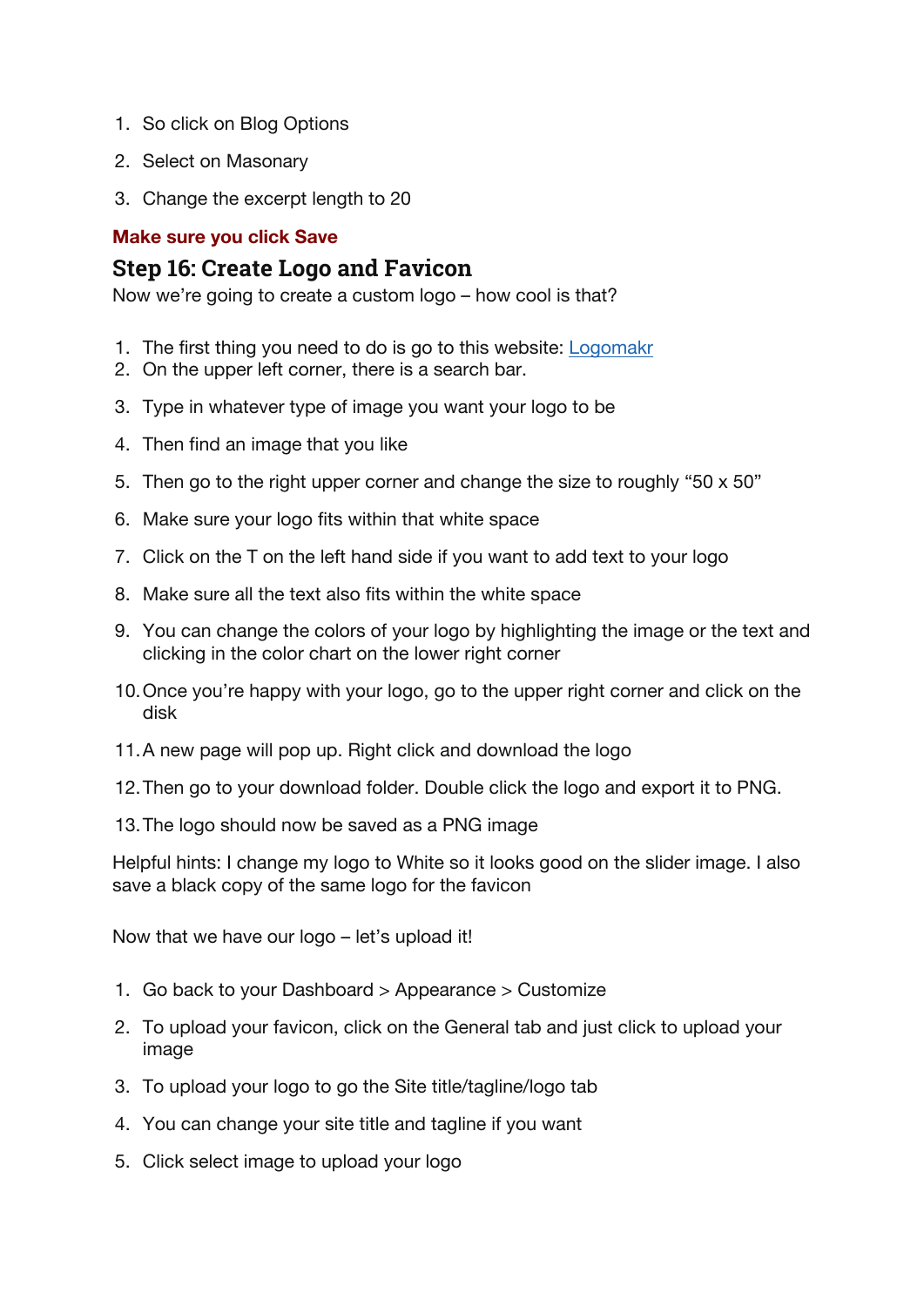6. Make sure you click Save!

#### **Time to Customize the Homepage**

Now the fun begins. First we're going to create our homepage and then create pages to link it all together. Let's open a tab for our homepage

- So go back to your homepage by going to Dashboard > Pages > All Pages > Click on Homepage (edit homepage)
- This is where we are going to use the page builder to build our our sections

#### **Step 17: Create About Section**

The first section that we are going to create is the Services section. To do this we first need to create some services.

- 1. On the right side of your Dashboard go to Services and click Add New
- 2. Title Your Service
- 3. Add a small description if you please
- 4. Go down to the service icon section and add whatever icon you want there is a link there for shortcodes
- 5. If you want to link the title of the service to another page, go ahead and type in a URL
- 6. Add a category name to your service so we can "show' these later you'll get what I mean in a little bit. Just click Add new category and type in "Type A"

Do this a few times to get at least 3 services but you can make as many as you want. Just be aware they will show up on your homepage and you don't want to make the page look too messy.

#### **After you're done creating services**

- 1. Go to your homepage (edit)
- 2. At the top of the content section click Add Row
- 3. Click Edit on the upper right of the new row
- 4. Change the number of rows to 1
- 5. Click on the Theme tab and change the border color to #e0e0e0, then scroll down to Row Layout and select Full Width
- 6. Now click add widget and select Sydney FP: Services
- 7. Click Edit within the new widget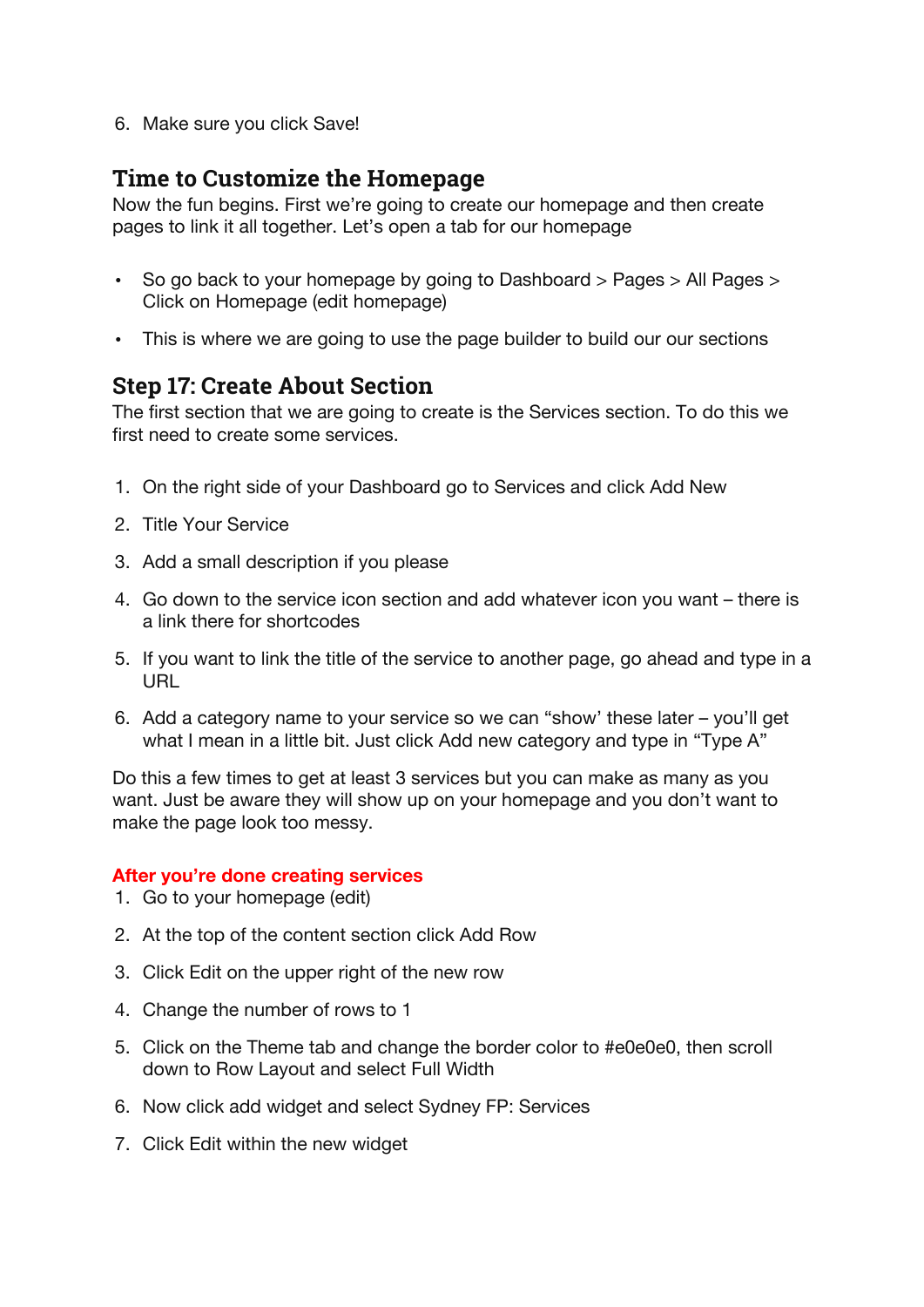- 8. Title it Our Services and make sure there is a "-1" in number of services you want to show
- 9. Where it says "Enter the slug for your category or leave empty to show all services." type in "type-a"
- 10.Now just click done
- 11.Push the Publish / Update button and go ahead and check your homepage to see it update if you want

If you are missing your categories go to your wordpress dashboard > hover over types > click on taxonomies > click on categories > go down to post types and check all the boxes > push save. Now they will show up.

<iframe width="560" height="315"

src="https://www.youtube.com/embed/bXxCeUsLQjk" frameborder="0"

allowfullscreen></iframe>

#### **Step 18: Create Call to Action**

A call to action is super important for your webpage. So let's create that section now.

- 1. Go to your homepage (edit)
- 2. At the top of the content section click Add Row
- 3. Click Edit on the upper right of the new row
- 4. Change the number of rows to 1
- 5. Click on the Theme tab and add 50 to the top/bottom padding
- 6. Change the background color to #252525 then background image and insert an image
- 7. Scroll down to Row Layout and select Full Width
- 8. Click Save
- 9. Now click add widget and select PageBuilder Widgets and select Layout Builder
- 10.Click Edit within the new widget
- 11.Now click add a row and edit the row and make the number of rows to 1
- 12.Change the color of the background color to #d65050 -> then click save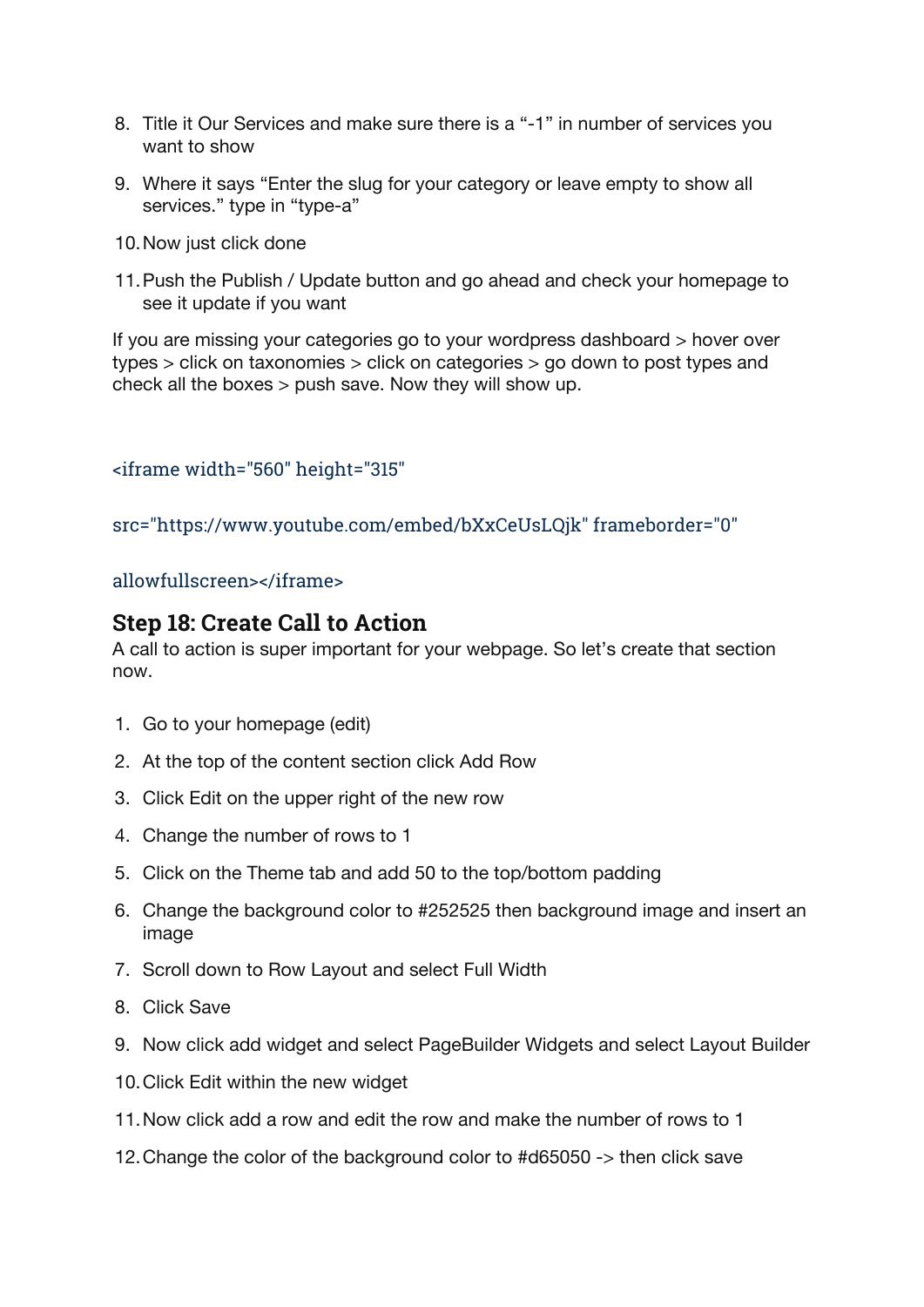- 13.Now add another row and make sure the number of rows is 2
- 14.Now add two Sydney FP: Call to Action widgets (one for each row)
- 15.For the Call to action on the left click edit and title it "Take some time and meet our Employees"
- 16.Now for the link to the button, you can put in whatever URL you want or wait until after you make a page. I know we are going to make an Employees page so I will paste in the following URL: "http://www.yourwebaddress.com/employees"
- 17.For the button text, put in "Meet the team"
- 18.Click done
- 19.For the Call to action on the right click edit and title it "Review Some Facts About I Is"
- 20.Now for the link to the button, you can put in whatever URL you want or wait until after you make a page. I know we are going to make an about page so I will paste in the following URL: "http://www.yourwebaddress.com/about"
- 21.For the button text, put in "Facts"
- 22.Click done
- 23.Push the Publish / Update button and go ahead and check your homepage to see it update if you want

If you want a background box for each call to action – copy and paste this code: background-color: rgba(0,0,0,0.3); into the attributes section of each call to action (edit > attributes)

*\*\* We are going to create pages for these buttons for this section later. You can add the URLs I recommend or update them after you create your own custom pages. \*\**

#### **Step 19: Create Blog Post Section**

Now if you want a latest news section – follow these directions. I think a blog is something every website should have, no matter what type of business or website you are running.

- 1. Go to your homepage (edit)
- 2. At the top of the content section click Add Row
- 3. Click Edit on the upper right of the new row
- 4. Change the number of rows to 1
- 5. Click Save
- 6. Now add widget and select the Sydney FP: Latest News widget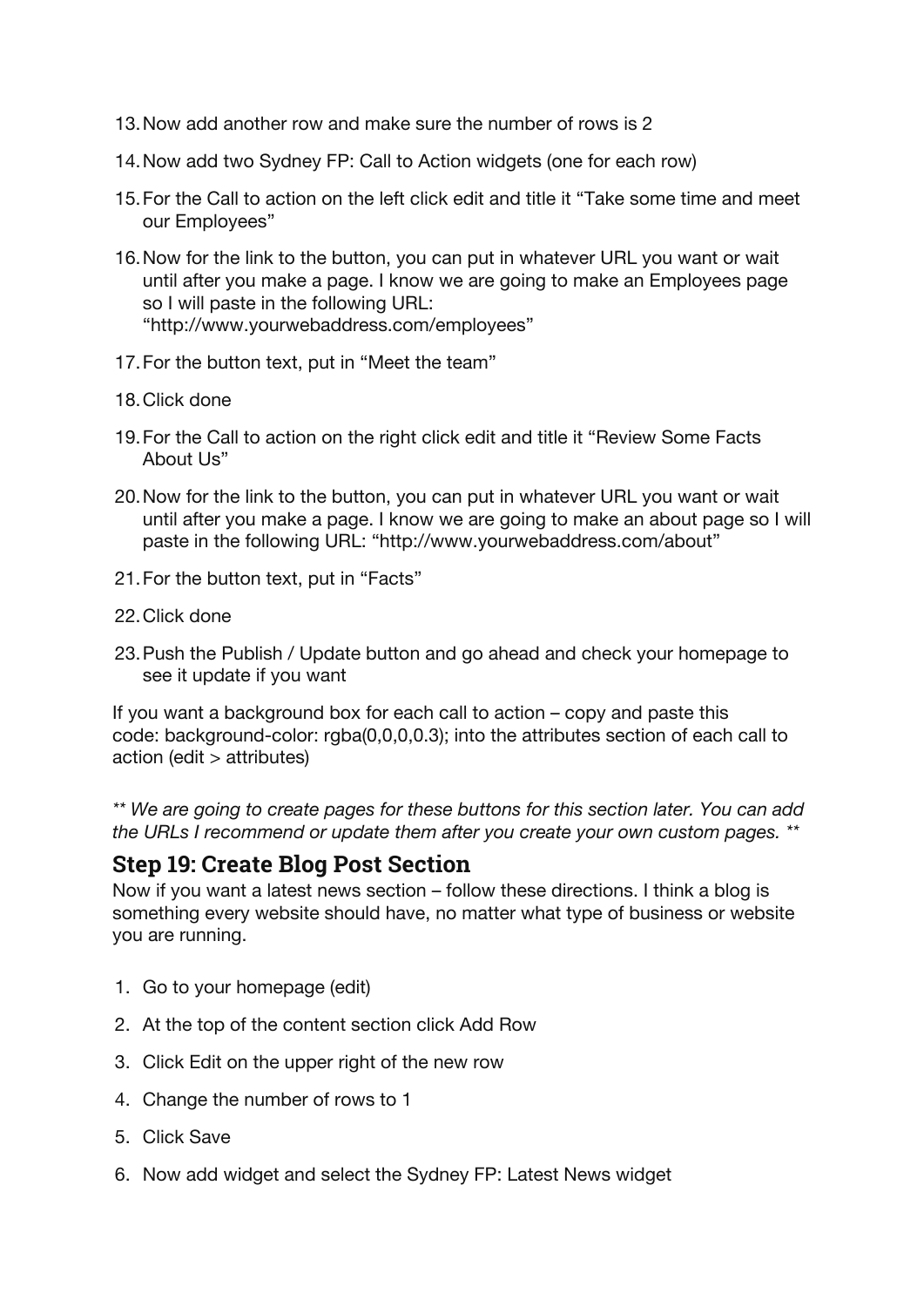- 7. Click edit on the widget and title it "Latest News"
- 8. Now click done
- 9. Push the Publish / Update button and go ahead and check your homepage to see it update if you want

\*\* Nothing new may show up in this section since we haven't created any blog posts yet. That's ok. We will create them in a little bit! \*\*

## **Step 20: Create Another Call to Action**

Following the demo template that I've designed, we are going to create another call to action to give our visitors another chance to navigate our website. This is important so we can funnel visitors where we want them to go.

- 1. Go to your homepage (edit)
- 2. At the top of the content section click Add Row
- 3. Click Edit on the upper right of the new row
- 4. Change the number of rows to 1
- 5. Click on the Theme tab and add 30 to the top/bottom padding
- 6. Change the background color to #252525 then background image and insert an image
- 7. Scroll down to Row Layout and select Full Width
- 8. Click Save
- 9. Now click add widget and select the Sydney FP: Call to Action widgets
- 10.For the Call to action click edit and leave the title blank
- 11.Where it says Enter your call to action, type in "WE LOVE WHAT WE DO. NEED INSPIRATION? CHECK OUT WHAT OUR CLIENTS ARE SAYING"
- 12.Now for the link to the button, you can put in whatever URL you want or wait until after you make a page. I know we are going to make an Testimonial/Success Stories page so I will paste in the following URL: "http://www.yourwebaddress.com/success-stories"
- 13.For the button text, put in "Success Stories"
- 14.Check the box that says inline with text
- 15.Click done
- 16.Push the Publish / Update button and go ahead and check your homepage to see it update if you want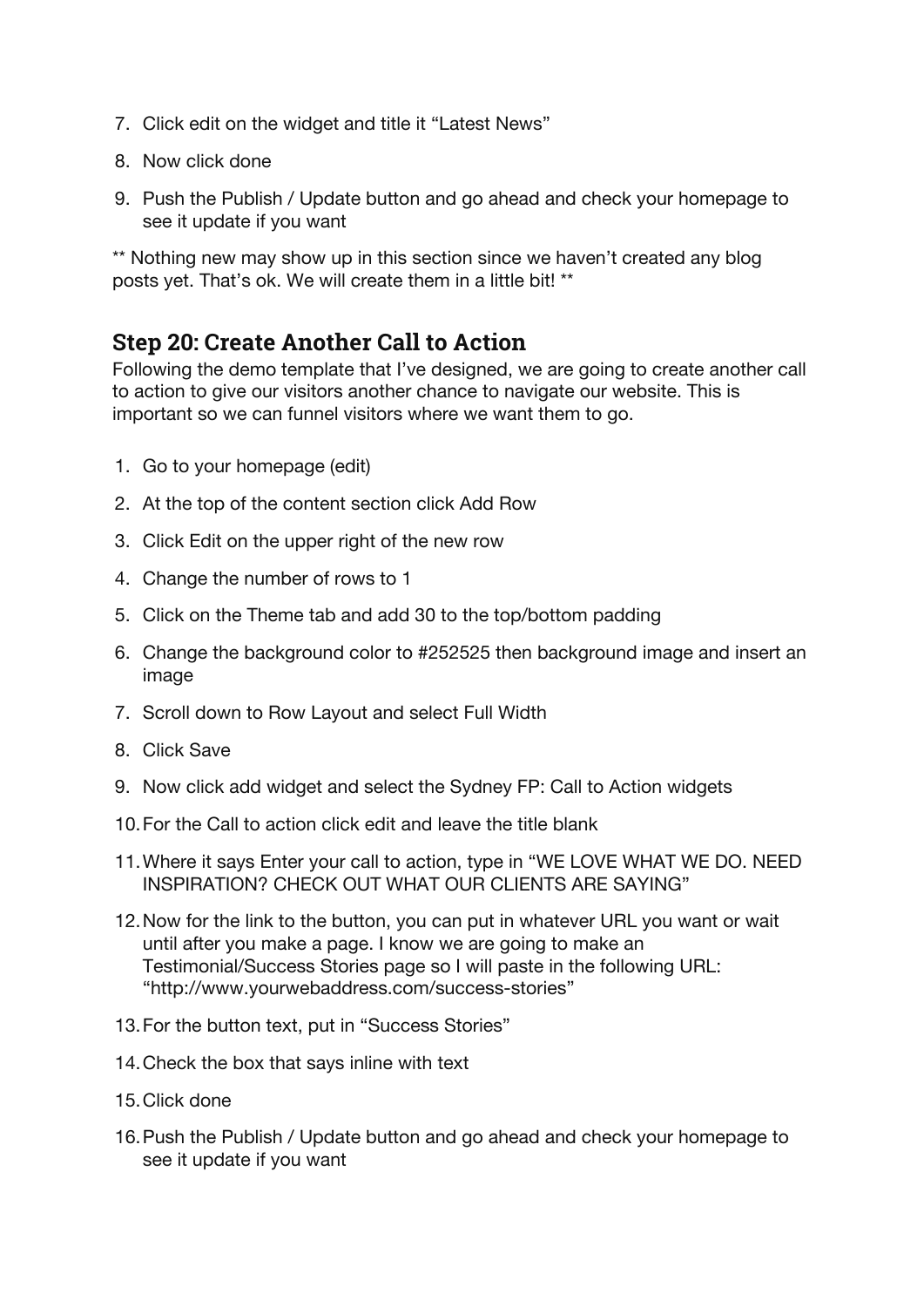\*\* We will be creating the page for the button in a little bit \*\*

## **Step 21: Create Social Media Widget Section**

Now if you want social media buttons at the bottom of your pages – do this for each page you have.

- 1. Create a new row and then click edit and make sure it has 1 row
- 2. Click on the theme tab and add 10 for top/bottom padding
- 3. Then change the background color to #1c1c1c and select Full Width for Row Layout
- 4. Now click save
- 5. Now click to add a widget and select the SiteOrigin Social Media Buttons **Widget**
- 6. Click edit
- 7. Now click Add for however many social media buttons you want
- 8. Then click to expand each social media section and select the social media you want
- 9. Add your URL
- 10.And for this tutorial we change all the icon colors to #ffffff and the button colors to #252525 as the background color
- 11.Once you're done adding social media buttons go down to the DESIGN section and click to expand that
- 12.I've chosen the FLAT button theme, NORMAL icon size, SLIGHTLY ROUND rounding, Low padding, Align Center, and Low Margin
- 13.Click Done when you are Done
- 14.Push the Publish / Update button and go ahead and check your homepage to see it update if you want

Remember, you have to do this for every page you want this. We are not going to

use the footer widgets for this site because they make our site look ugly So this is a little more work but it makes your site look beautiful!

## **Step 22: Create About Page**

First we need to create a new page.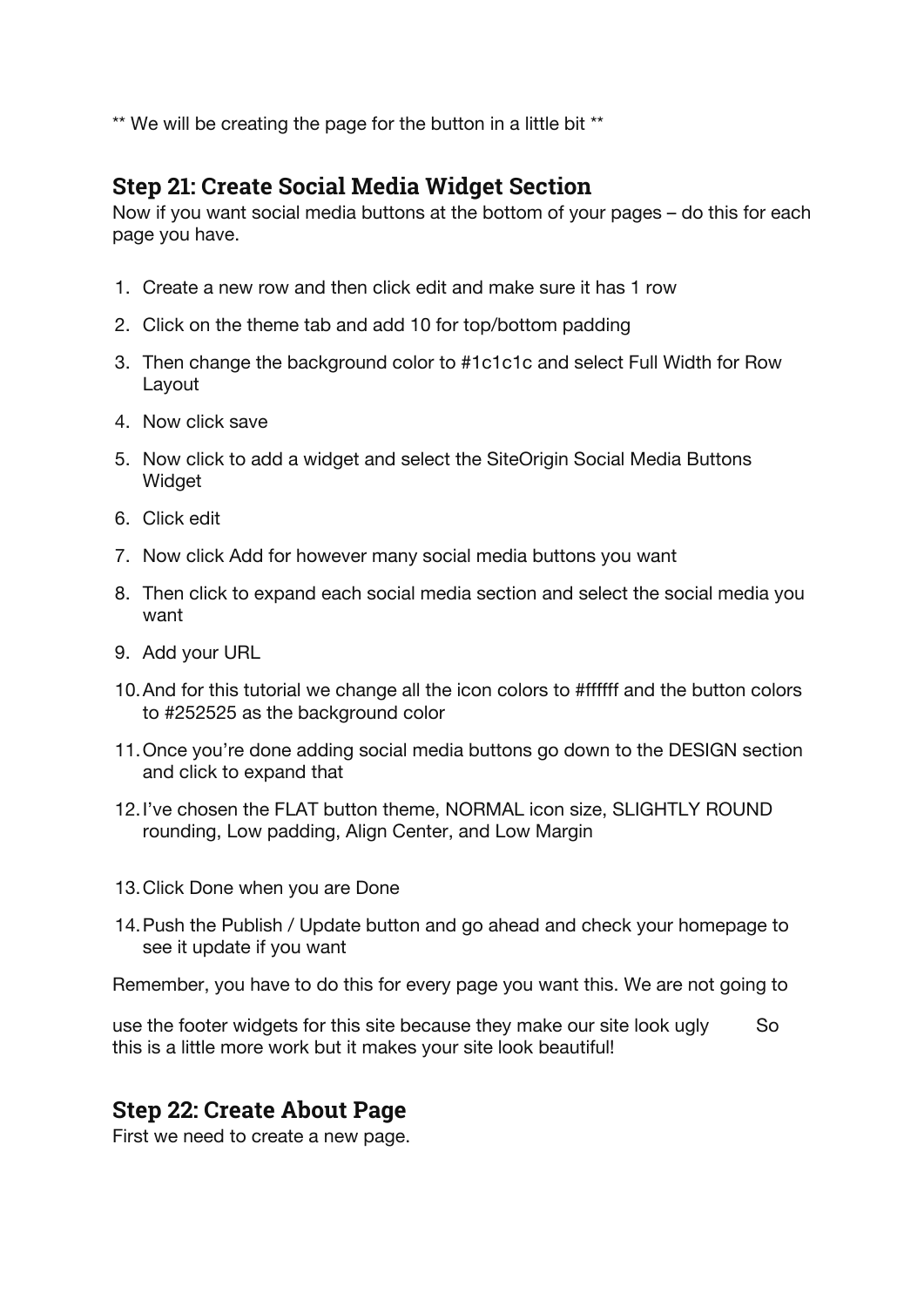- 1. Go to your dashboard and go down to pages > add new
- 2. Title the page About
- 3. Create a row > edit row > set row layout to 1
- 4. Click on Theme tab
- 5. Add 50 to top/bottom padding
- 6. Go to background image and select and insert a background image
- 7. Go to row layout and select full width
- 8. Push Save
- 9. Now click to add a widget and select the SiteOrigin Headline widget
- 10.Click edit within the widget and title it "About Us" then click done
- 11.Now insert a new row and make sure to set the row layout to 1
- 12.Click on the theme tab and add 40px to the top/bottom padding then click Save
- 13.Now click to add a widget and select the Visual Editor
- 14.Just type in whatever content you want about your business or you or anything else – you can also format the font here
- 15.Once you're done, click done (that sounded funny)
- 16.Now let's add another row and make the row layout to 1
- 17.Click edit on the row and add 30px to top/bottom padding and change the background color to #d65050 and change the row layout to Full Width – click Save when you're done
- 18.Now click add widget and select the Syndey FP: Facts widget
- 19.Now just click edit and add in some stats by adding titles, icons (click on the link at the top for short codes for icons) and stats
- 20.Click done
- 21.Now add another row and set the row layout to 1 this is for our call to action
- 22.Click on the theme tab and put in 30px for top/bottom padding
- 23.Change the background color to #252525 and select Full Width for Row Layout
- 24.Then click Save
- 25.Now click to add a widget and select the Sydney FP: Call to Action widget
- 26.Click edit and type in your call to action. For this demo site we use "For a free quote to start working with us today." and the link for the button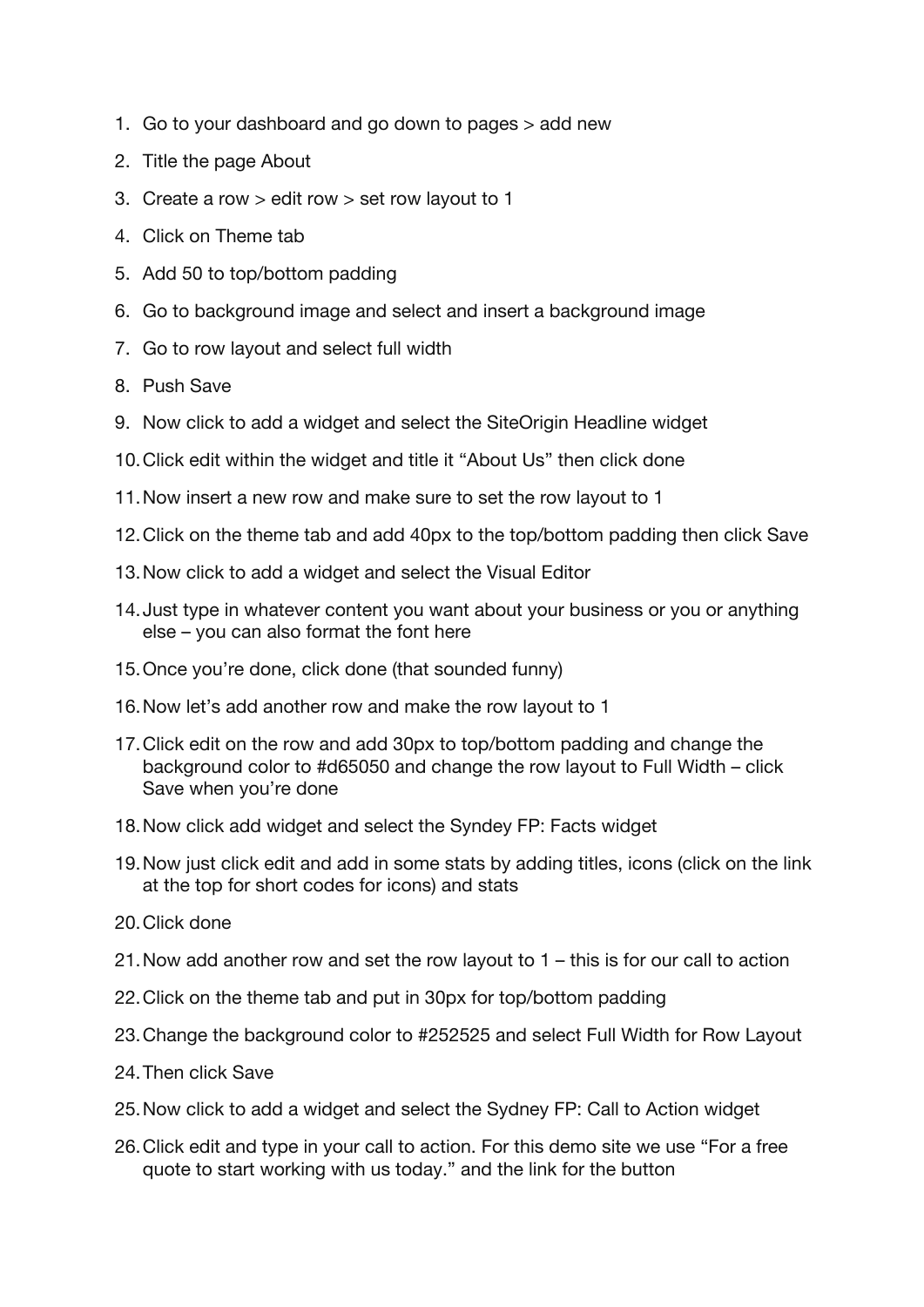"http://www.howtowebtutorial.com/contact-us" (we'll make this page in a little bit). And the button is titled "Contact Us"

- 27.Do not click display inline with text
- 28.Then click done
- 29.Go back up to Step # if you want to add social media buttons on this page
- 30.Make sure to click the Publish/Update button when you are done. You can go to

your homepage and see the changes

#### **Step 23: Create Employees Page**

Now let's create our Team or Employee page

Go to your dashboard > pages > add new > and title your page Employees

- 1. We need to create a new row and set the row layout to 1
- 2. Then add a widget and select the Sydney FP: Employees widget
- 3. Click edit and title it "Meet The Team"
- 4. For number of employees, put in -1
- 5. Click done
- 6. Now click publish

The employee page shows all your employees. By default it just lays everyone out.

If you want to customize your team page and have the title at the top and a call to action at the bottom you must create a page and create a URL that is different than "Employees"

Also your employee section will us a slider that shows 3 employees per slide.

I like this layout that we have put together better since your visitors can still navigate via the header menu

#### **Step 24-a: Create Portfolio Projects**

Before we can create our gallery or portfolio page. We need to create upload some gallery/portfolio images or projects.

You can add as many projects as you want. In the demo website, I add 12. **I will walk you through how to add one project and you can just do this over and over again to create more projects.**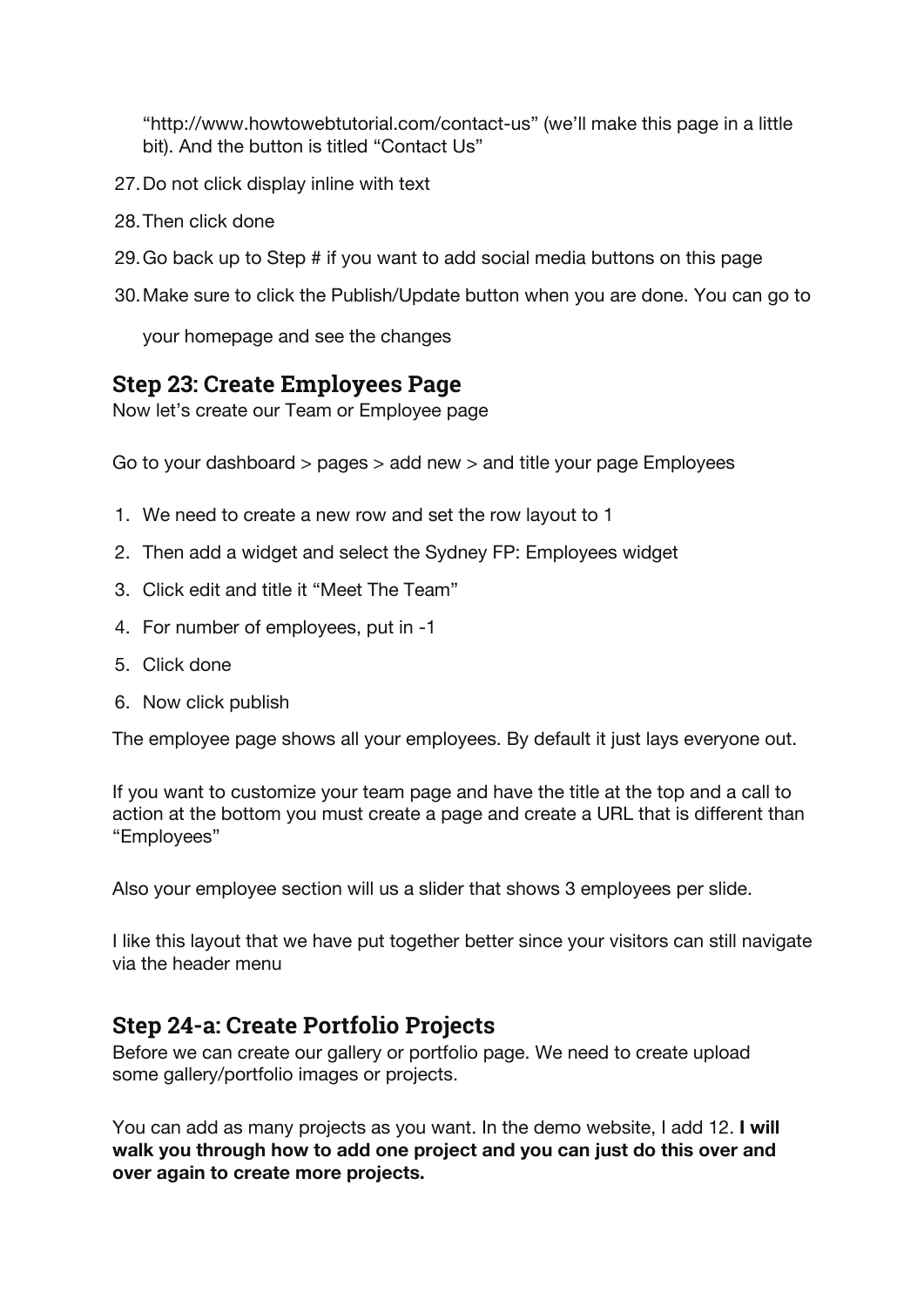- 1. Go to the dashboard and hover over media and click add new
- 2. Click upload files > select files > select images you want to upload
- 3. When you are ready -> create a new page and title it "Image Gallery"
- 4. Click Add Media
- 5. On the upper left click Create Gallery
- 6. Upload images you would like to include
- 7. When finished, click the button to create gallery
- 8. Make sure to publish this page

You will also need to go to your lightbox plus colorbox settings and select "use for

wordpress" for the pop ups to work  $-$  watch video for these steps

#### **Step 25: Create Contact Us Page**

First we need to create a new page and title it Contact Us

- 1. Go to your dashboard and go down to pages > add new
- 2. Title the page About
- 3. Create a row > edit row > set row layout to 1
- 4. Click on Theme tab
- 5. Add 50 to top/bottom padding
- 6. Go to background image and select and insert a background image
- 7. Go to row layout and select full width
- 8. Push Save
- 9. Now click to add a widget and select the SiteOrigin Headline widget
- 10.Click edit within the widget and title it "Contact Us" then click done
- 11.Now insert a new row and make sure to set the row layout to 1
- 12.Click on the theme tab and add 50px to the top/bottom padding then click Save
- 13.Now create another row and set the row layout settings to 2
- 14.Change the ratio between the left and right row to 70:30
- 15.Now click add widget and select the Visual Editor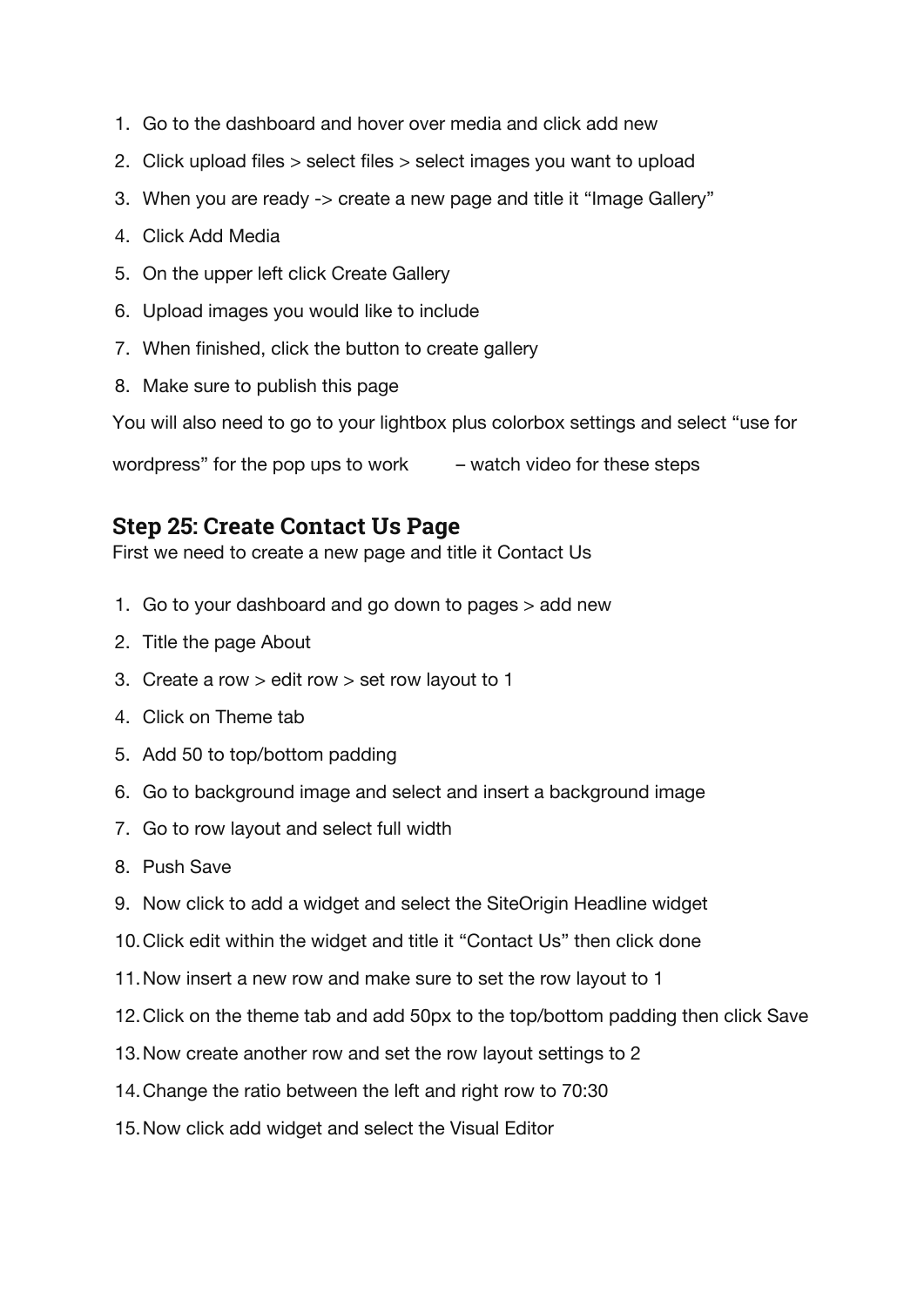- 16.Click to duplicate the Visual Editor widget and drag it to the right (so you have one on the left and one on the right)
- 17.Now click to edit the Visual Editor widget on the left
- 18.Type in your address and then push enter to create a new line
- 19.Push the button to create a horizontal line
- 20.Now click done
- 21.Now click to add a new widget below this Visual Editor widget with your address
- 22.Select the SiteOrigin Google Maps widget
- 23.Now click to edit the Google Maps widget
- 24.Type in your address/location
- 25.The map settings we have selected for the demo site are: Interactive Map and 250px Height
- 26.Click done when you are done

Now the last thing we have to do is grab some short code to create our Contact Us form

- 1. So do either push publish on the page (so your work is saved) or open up a new tab and go to your homepage dashboard
- 2. On the left side find the Contact Form link
- 3. Hover over that and click Contact Forms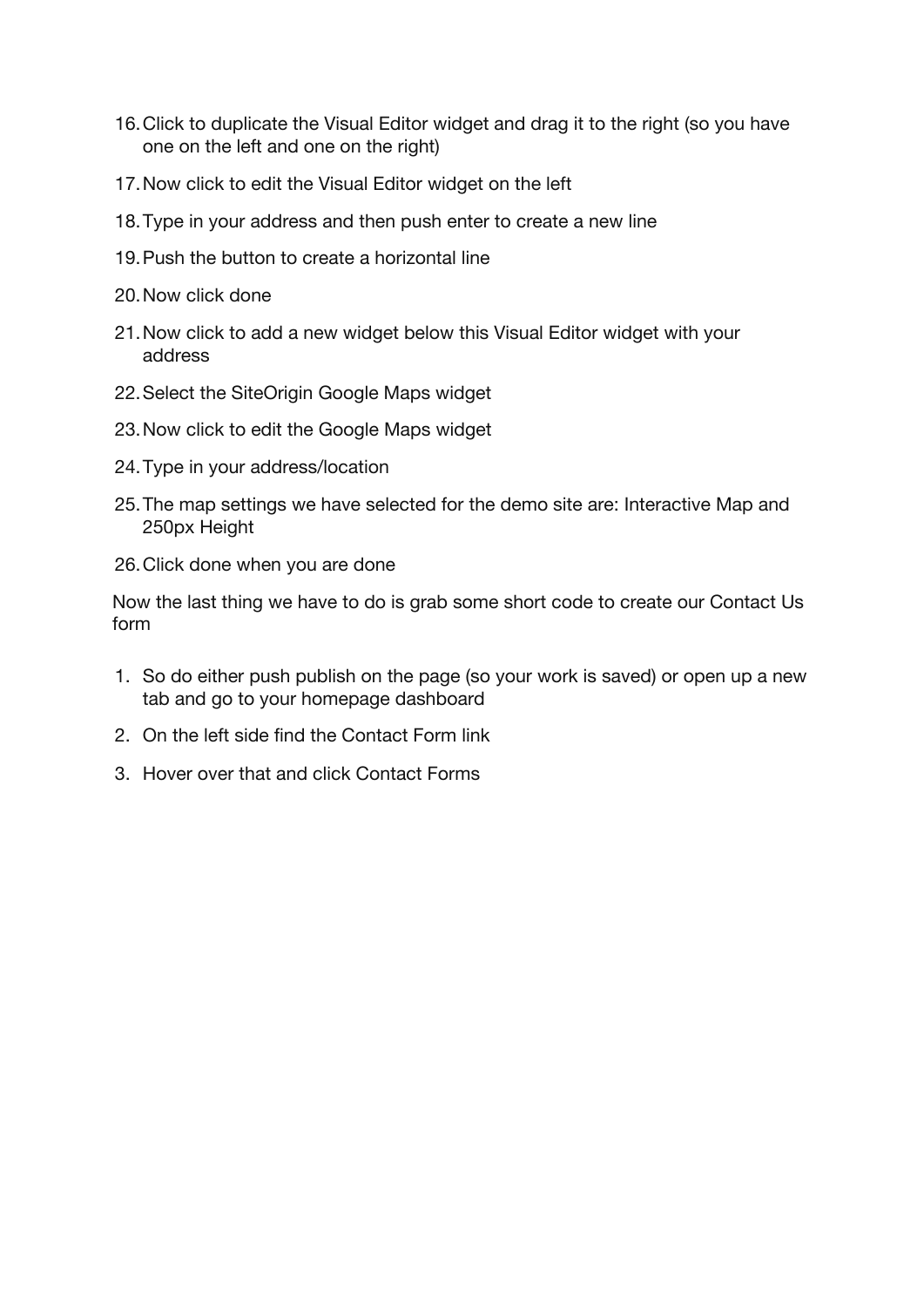4. Now you will see a contact form listed and there will be short code next to it. Please copy that short code. (It should look something like this:

| Your Name (required)  |  |
|-----------------------|--|
|                       |  |
| Your Email (required) |  |
|                       |  |
| Subject               |  |
|                       |  |
| Message               |  |
|                       |  |
|                       |  |
|                       |  |
|                       |  |
|                       |  |
| Send                  |  |

#### *(I don't think the short code shows up, so watch the video! Yours may look different so please make sure you go to your contact form page)*

- 5. Now go back to your Contact Us for and click on the edit button for the Visual Editor widget
- 6. Paste in your short code and then click done
- 7. Go back up to Step # if you want to add social media buttons on this page
- 8. Now push Publish and Update and you can view the page to see what we just created

#### **Step 26: Create Testimonials Page**

The testimonial page requires us to do two things: 1) Create testimonials and 2) Create a client list

You only need to create a client list if you want to show a client list like our demo website.

So before we create the testimonial page we need to create some testimonials.

#### **Follow the steps below to add as many testimonials as you want (we will be adding three for this website).**

- 1. On the dashboard, on the left you will see a link that says Testimonials. Hover over that and click Add New
- 2. Title the testimony with the name of the person or company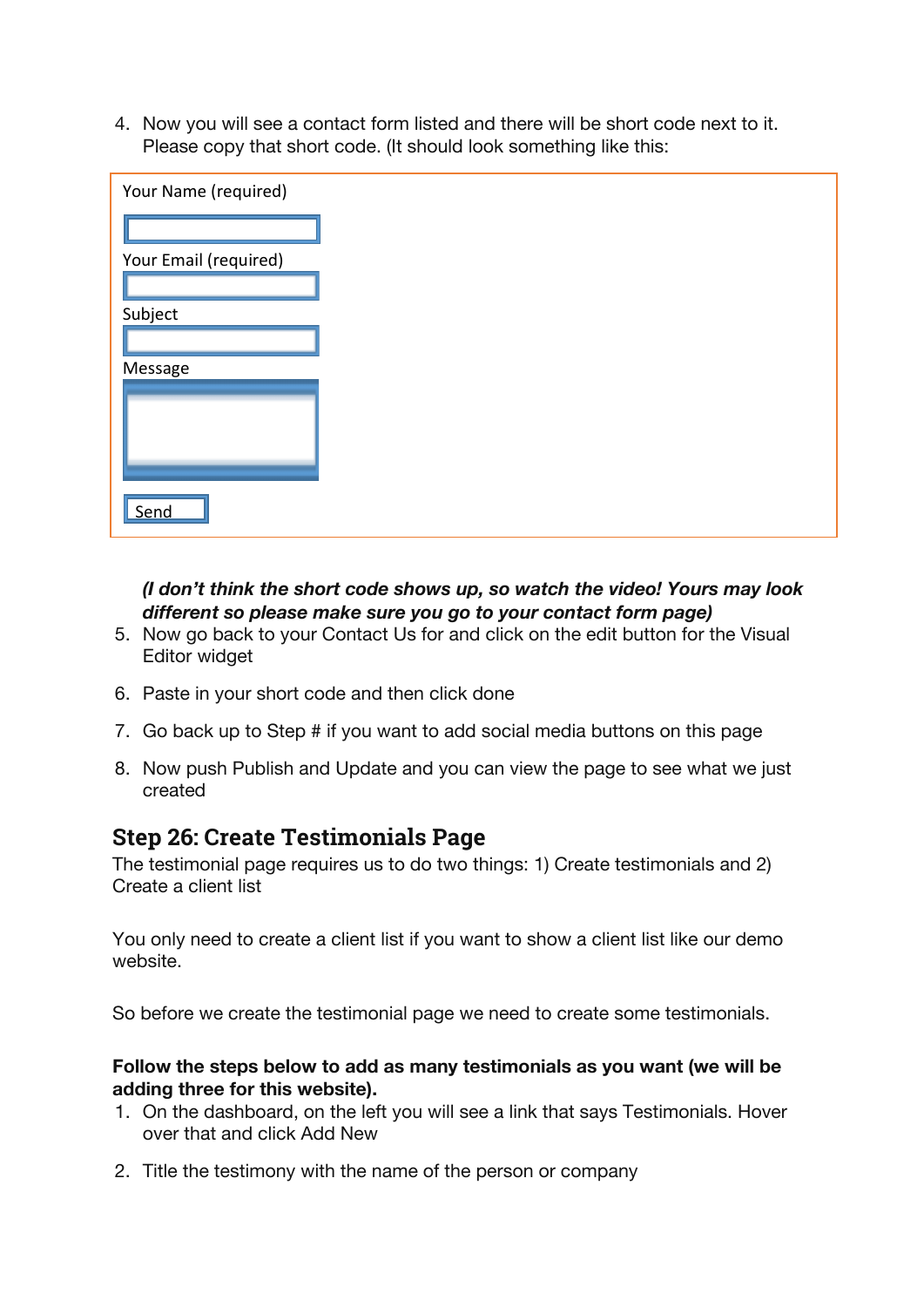- 3. In the body, type in the quote or whatever the testimonial is
- 4. Below the contact section you can type in a Title/Role for the person/company if you want like "CFO, Google" for example
- 5. Then just add a featured image and click publish
- 6. Add a category name
- 7. Do this again to add additional testimonials

#### **Once you're done adding testimonials, we want to create a client list**

- 1. So again on your dashboard, look over on your left and find Clients
- 2. Hover over clients and click add new
- 3. You can title your client whatever you want
- 4. We really just need to upload a featured image (logo)
- 5. Once you do that
- 6. Click Publish
- 7. Do this again a few times if you want a client list. You can add as many as you want but 5 seems like a good number.

#### **Now we need to create a new page – title it Success Stories**

- 1. Go to your dashboard and go down to pages > add new
- 2. Title the page About
- 3. Create a row > edit row > set row layout to 1
- 4. Click on Theme tab
- 5. Add 40 to top/bottom padding
- 6. Go to background image and select and insert a background image
- 7. Go to row layout and select full width
- 8. Push Save
- 9. Now click to add a widget and select the Visual Editor widget
- 10.Click edit within the widget and title it "What Our Clients Are Saying" then click done
- 11.Now create a new row and set the row layout to 2
- 12.Click to edit the row and set the Border bottom color to #d63737 and the Top/Bottom Padding to 20px
- 13.Then click save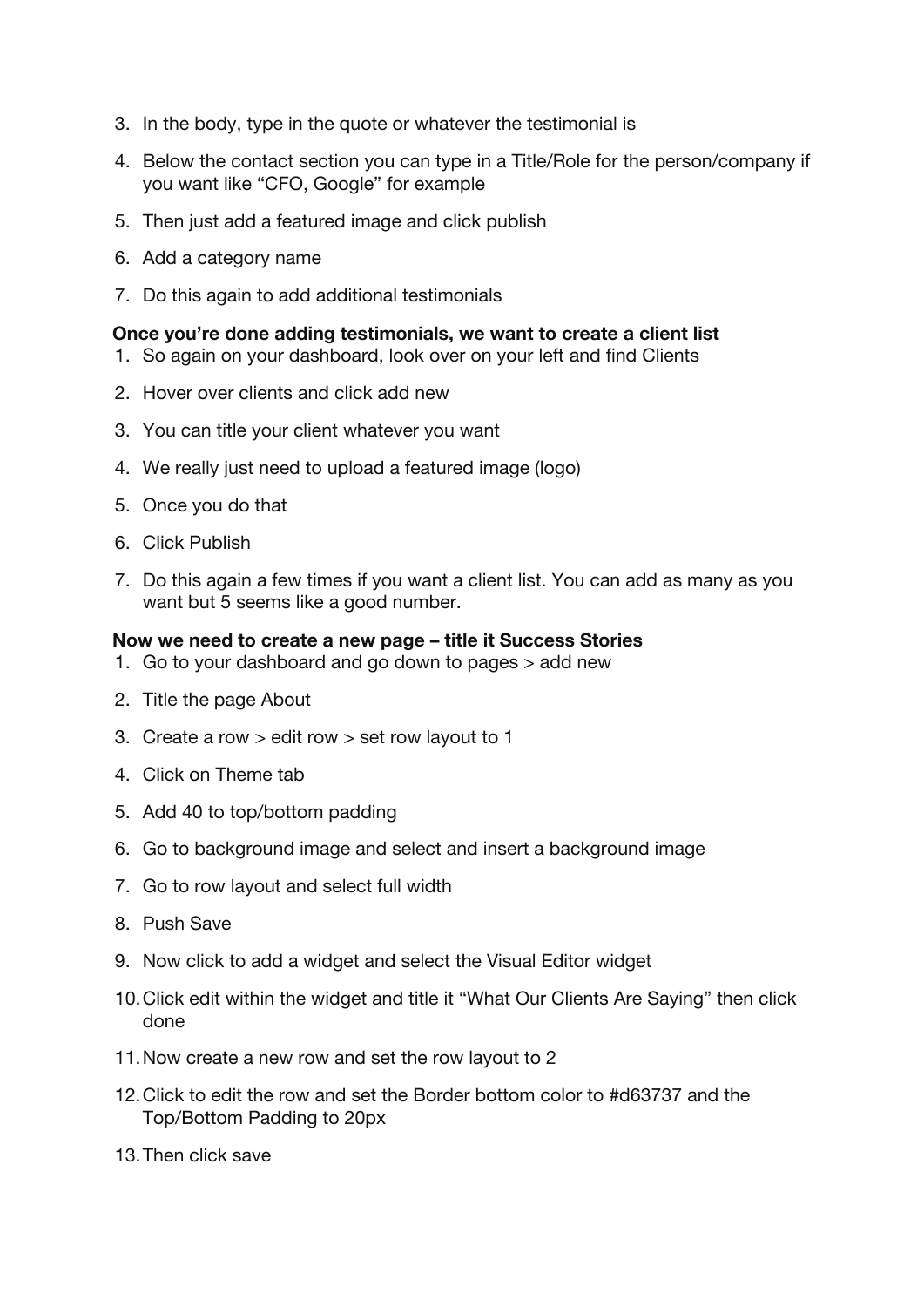- 14.Now add two SiteOrigin Video videos (one for the left row and one for the right row)
- 15.Click to edit each widget and make sure external is checked
- 16.Add a video URL
- 17.Click done
- 18.Now add another row for your testimonials and set the number of rows to 3
- 19.Change the % for each row to 33% and click Insert
- 20.Click add widget and select the Sydney FP: Testimonials widget ->duplicate this 2 more times or create two more widgets for each row (drag them over if necessary)
- 21.Click edit within each testimonial widget and make sure 1 is for number of testimonials to show
- 22.Then add the category name for the testimonial you want to show in that column
- 23.Then click done
- 24.Now add another row and set the row layout to 1
- 25.Edit the row and set the top/bottom padding to 30px and the background color to #efefef
- 26.Select Full width
- 27.Click save
- 28.Now add a widget and select the Sydney FP: Clients widget
- 29.Again, click edit and make sure -1 is for the number of clients to show
- 30.Now add another row and set the row layout to 1 this is for our call to action
- 31.Click on the theme tab and put in 10px for top/bottom padding
- 32.Change the background color to #252525 and select Full Width for Row Layout
- 33.Then click Save
- 34.Now click to add a widget and select the Sydney FP: Call to Action widget
- 35.Click edit and type in your call to action. For this demo site we use "For a free quote to start working with us today." and the link for the button "http://www.howtowebtutorial.com/contact-us" (we'll make this page in a little bit). And the button is titled "Contact Us"
- 36.Do not click display inline with text
- 37.Then click done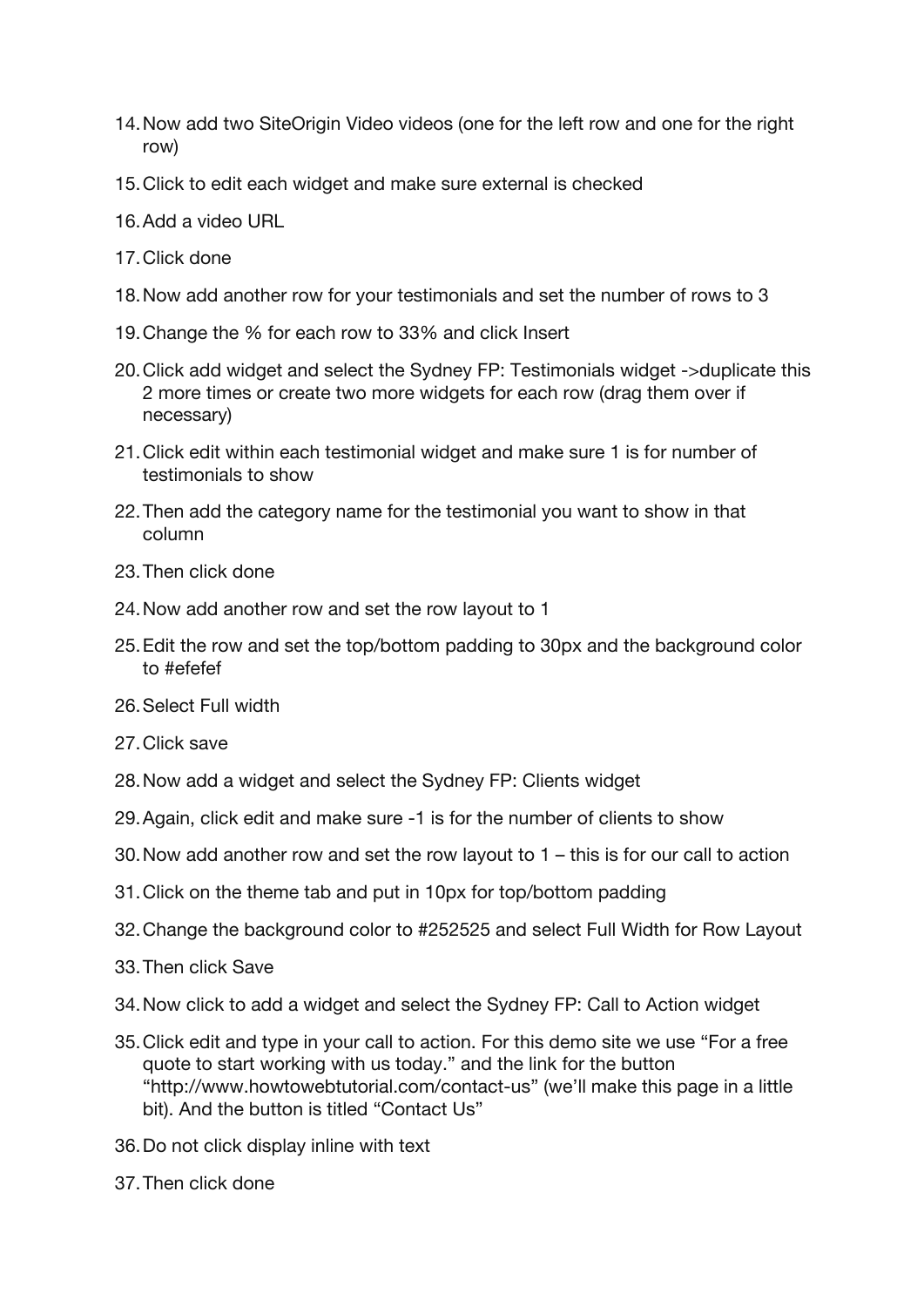- 38.Go back up to Step #21 if you want to add social media buttons on this page
- 39.Make sure to click the Publish/Update button when you are done. You can go to

your homepage and see the changes

#### **Step 27: Create Blog Posts**

- 1. Go to your Dashboard > Post > Click Add New
- 2. Title your blog post whatever you want
- 3. Type in whatever content you want and change the text formatting if you would like
- 4. For format (on the right) I just leave it as standard
- 5. Once you're done you can add in a category for the blog post if you would like
- 6. Add a image in the Featured Image section on the lower right if you want a thumbnail to show up on the homepage and blog post page

This is how you create blog posts  $\ddot{\mathbf{\Theta}}$ 

Once you create some blog posts, you'll see them populate on your homepage and if you go to your blog page – you'll see them there. We will put a link in your header menu for your blog page in a a little bit.

#### **Step 28: Select Comments Options**

Now if you want to allow people to leave comments on your blog posts all we have to do is go to our settings and select that. Some people like this, some don't. So it's up to you.

- 1. Go to your dashboard > go down to settings > click on discussion
- 2. Check the box to Allow people to post comments on new articles
- 3. Check the box that says comment author must fill out name and e-mail
- 4. Uncheck the box that says Users must be registered and logged in to comment
- 5. Make sure the box that says Automatically close comments on articles older than 1 day is either unchecked or you change the number of days people can leave comments after you post an article
- 6. I also like to have my comments manually approved so I check the box that says Comment must be manually approved (incase you get spam)
- 7. Then just click save changes below and you're done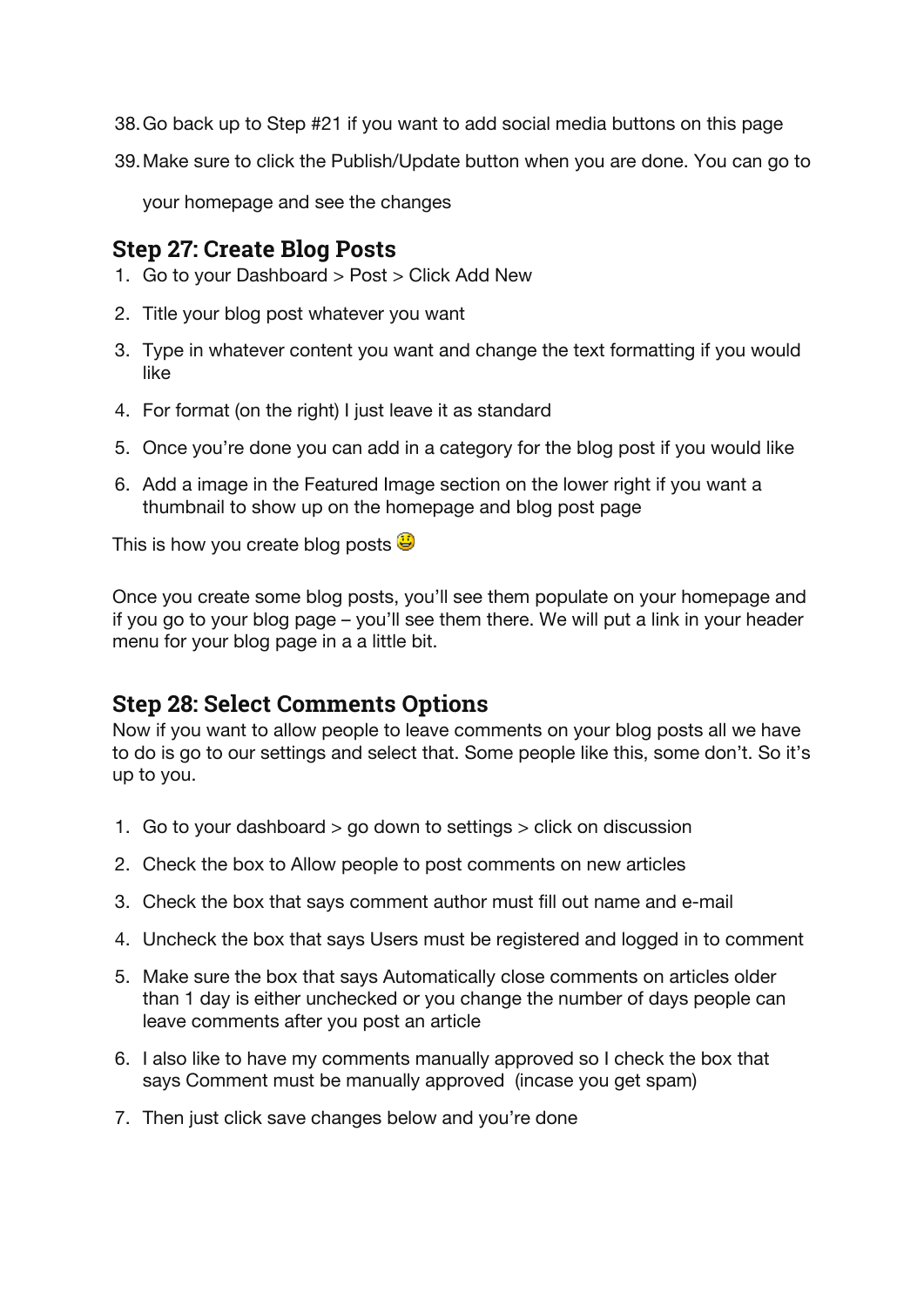### **Step 29: Customize Widgets Section**

Now we can modify our sidebar widgets. The sidebar will only be showing up on our Single Portfolio Page and Single Blog Post pages

If you want the exact sidebar that I create in the demo site with a Facebook like box and twitter feed then we need to download one additional plugins

Go to your plugins page (dashboard > plugins > add new > browse) and search for "Easy Facebook Likebox"

You should find one that is made by By Sajid Javed -> click Install and Activate

#### **Now we can go and edit our side bar**

- 1. Go to your dashboard and go to Appearance and hover and click on widgets
- 2. You will see on the right side a "Sidebar" box. We are going to drag widgets in there
- 3. First, find the Easy Facebook Likebox on the left, click it and drag it into the side bar
- 4. Now you need to type in your Facebook page URL where it says "fan page URL"
- 5. Please type it just like this https://www.facebook.com/nyctechclub **(notice there is no / at the end of the URL)**
- 6. Then just set the width to 250
- 7. And check whatever options you want (like show face and responsive)
- 8. Then click Save

Now let's add a twitter feed (if you have twitter)

- 1. For twitter the first thing you need to do is click a Text widget and drag it into your Sidebar
- 2. Now to go your twitter account and hover over your image and click on Settings
- 3. On the left side you will see your settings > click on Widgets
- 4. Then click Create New
- 5. On the next page just click Create Widget
- 6. Now you should see some html code below your twitter feed on the page > copy that
- 7. Go back to your dashboard page where you have dragged in the text widget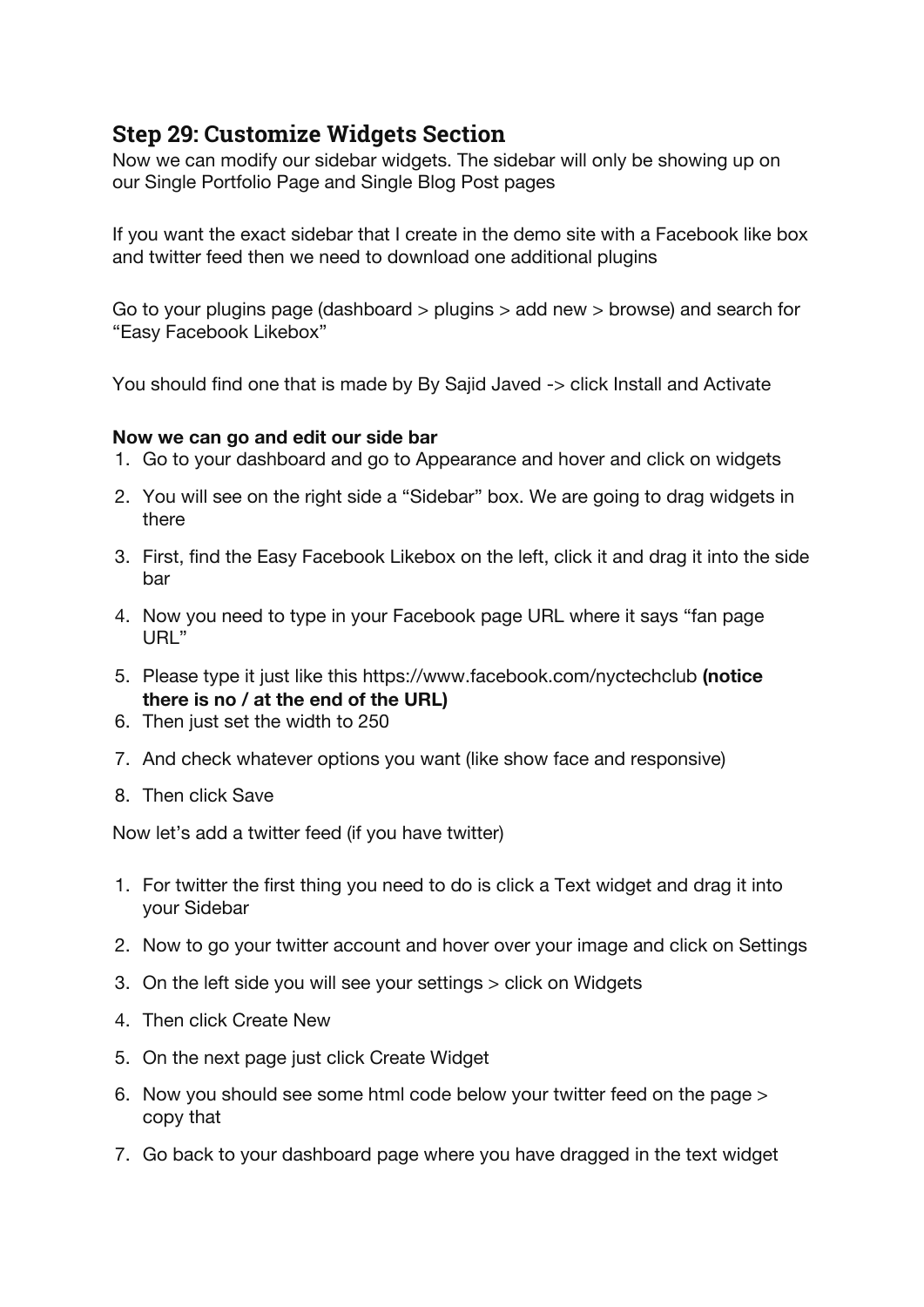- 8. Paste in the code into the text widget
- 9. And then take this code below and replace everything BEFORE the "href"
- 10.

<a class="twitter-timeline" width="250" height="500"

11.This makes the width the same as the Facebook like box.

12.Now just click save

Now the last thing we're going to do is drag in a plugin widget that we downloaded earlier called the Recent Post Extended Widget.

- 1. Find the Recent Posts Extended widget and drag it into the side bar
- 2. Then click to expand it and we are going to make some quick edits
- 3. All we are going to do is change the thumbnail size to 75 x 75
- 4. Check the box to display excepts
- 5. Change excerpt length to 8
- 6. Make sure the Read More box is unchecked
- 7. Make sure below the box next to Use Default Styles is Checked
- 8. Click Save

Now you can delete all the other widgets that are in the sidebar by default by clicking on them and clicking the delete line

And we're done

#### **Step 30: Make Header Menu**

- 1. Go to Dashboard > Appearance > Menus
- 2. Click create new menu and title it Header Menu
- 3. Make sure Header Menu is selected in the drop down menu section at the top
- 4. Drag / Modify / Edit what you want to show in the menu from the left pages or create new menu items
- 5. We are going to add the following pages: Home, About, Employees, Portfolio, Blog, and Contact Us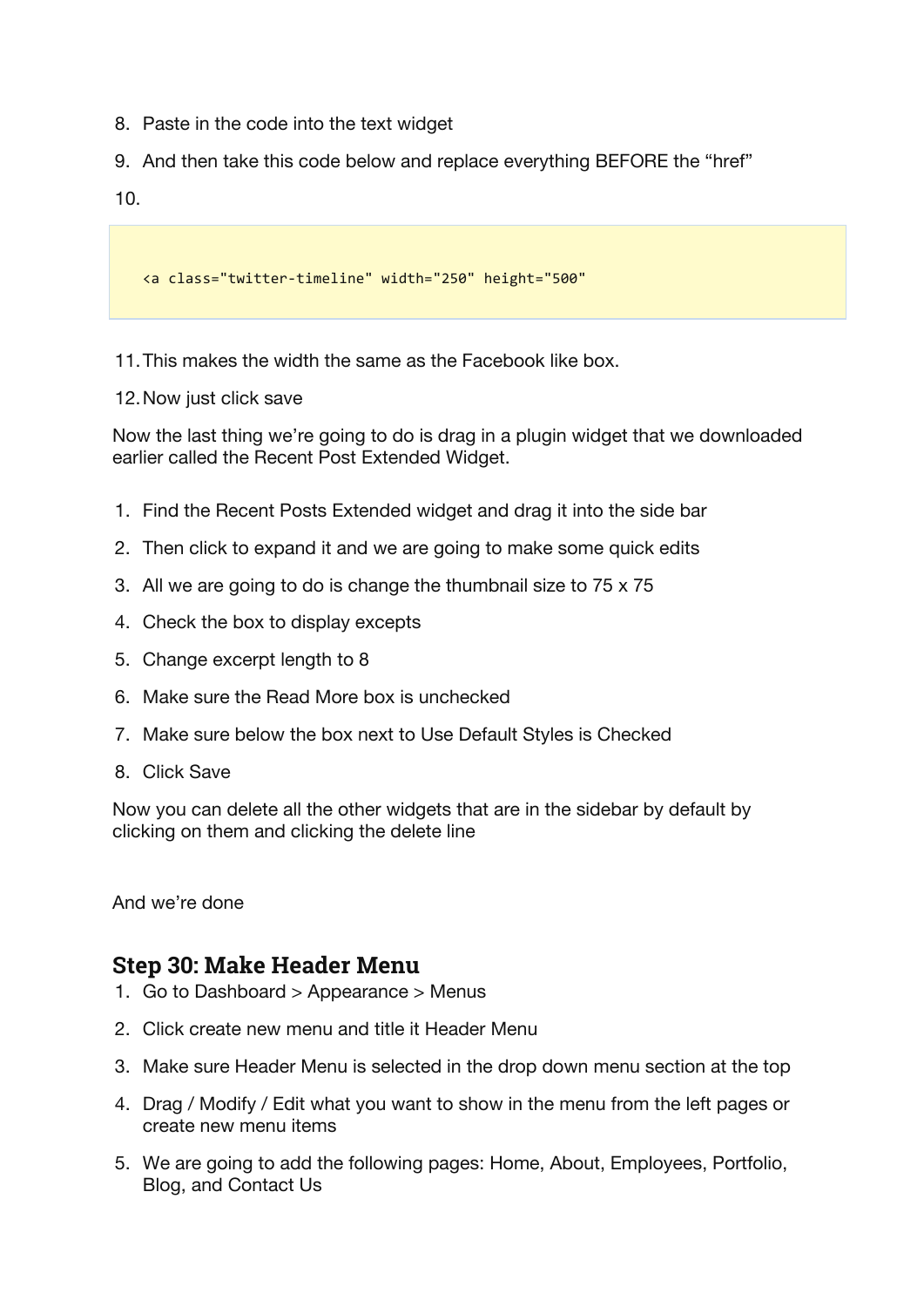#### 6. Click Save

Note you can click and expand any menu item and change the URL to a custom URL and the Label name to a different name (just make sure you click save after you update)

You can also add any pages you want that aren't in the list by using the Custom option.

#### **Step 31: Modify Footer**

**Now this section you must be extra extra extra (and extra) careful. If you delete one extra line of code – all your hard work will be wiped out. Follow this section carefully** if you want to modify the header to show your website name.

- 1. Go to your Dashboard > Appearance > click on Editor
- 2. Click on Footer.php on the right
- 3. Click the proceed button in the center
- 4. Now delete everything you see
- 5. Take the code below and wherever it says NYC TECH CLUB in red change it to your web address and business name (two places you need to update – just two!)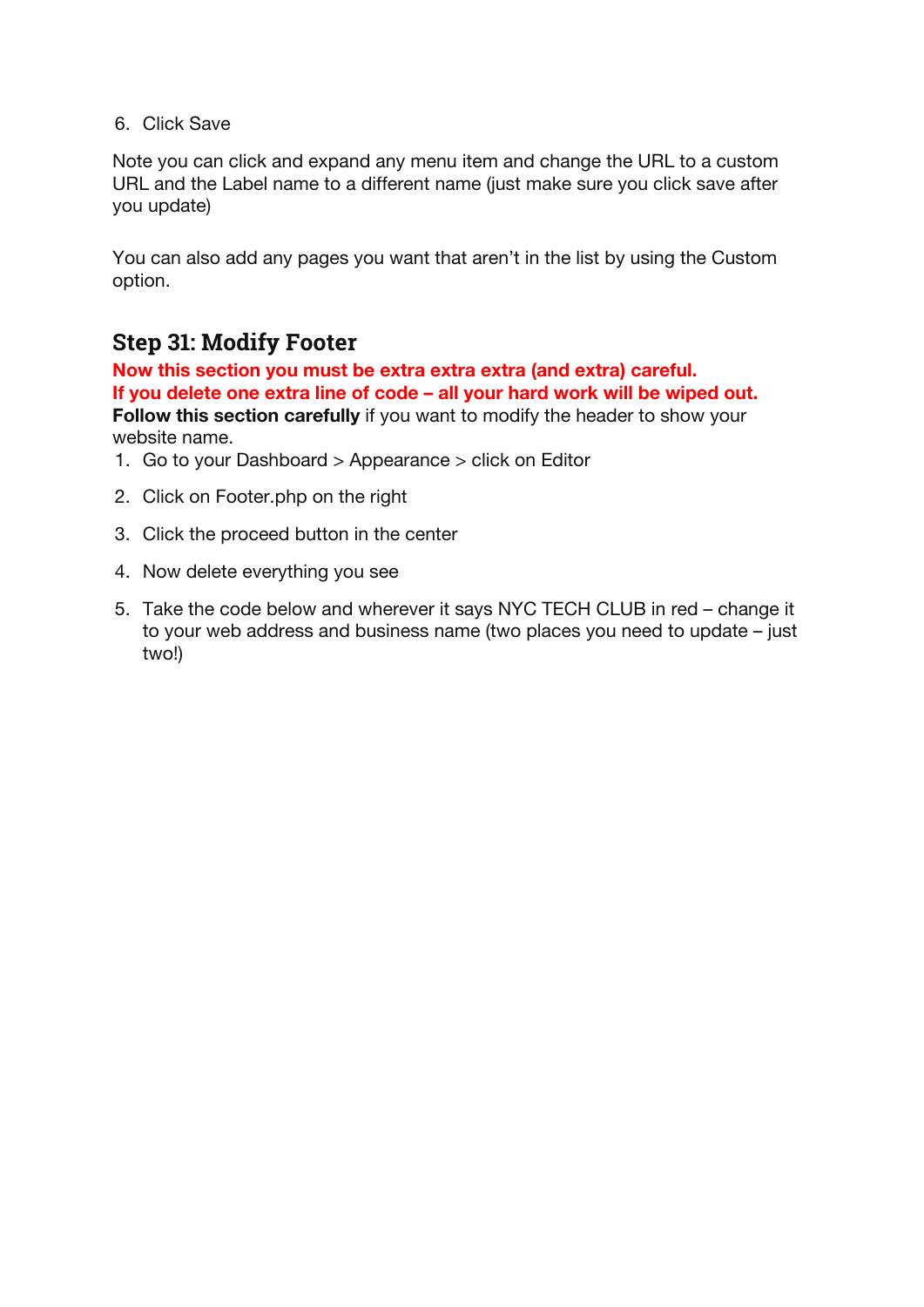```
<?php
/**
* The template for displaying the footer.
*
*	Contains	the	closing	of	the	#content	div	and	all	content	after
*
*	@package	Sydney
*/
?>
</div>
</div></div><!-- #content -->
<?php if ( is_active_sidebar( 'footer-1' ) ) : ?>
<?php get sidebar('footer'); ?>
<? php endif; ?>
<a class="go-top"><i class="fa fa-angle-up"></i></a>
<footer id="colophon" class="site-footer" role="contentinfo">
<div class="site-info container">
<a href="<?php echo esc_url( ( 'http://www.nyctechclub.com', 'sydney' ) ); ?>"><?php
printf( ( 'Proudly created by %s', 'sydney' ), 'NYC TECH CLUB 2016' ); ?></a>
</div><!-- .site-info -->
</footer><!-- #colophon	-->
</div> <!-- #page -->
<?php wp_footer(); ?>
</body>
</html>
```
And click update file

Go to your website to make sure everything is still running

#### **Step 32: Add Custom CSS**

Now to add some additional customization to make you're site really look professional.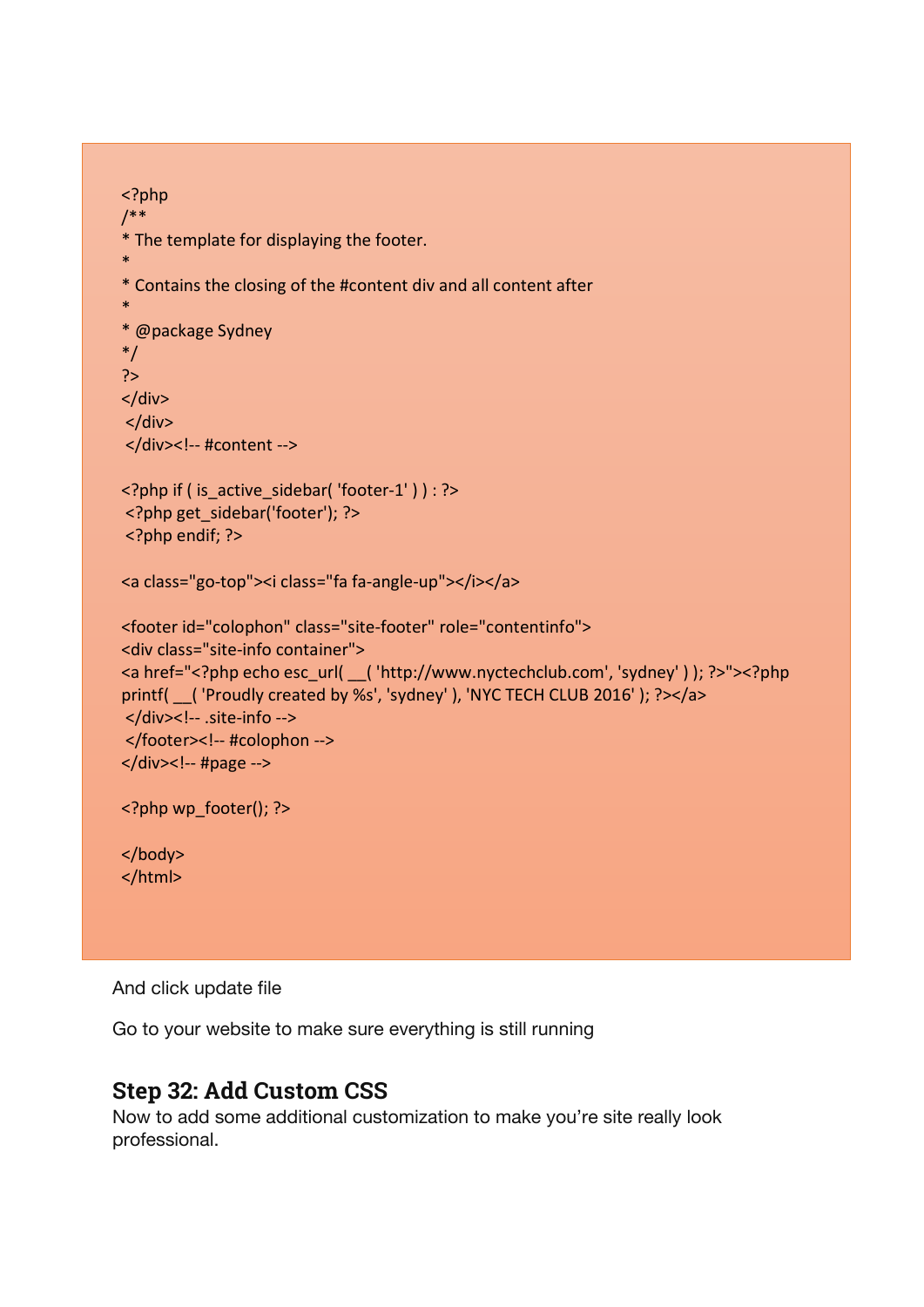Add the following CSS code by doing this:

- 1. Go to Dashboard > Appearance > Custom CSS
- 2. Paste in the following:

```
.widget Sydney latest news .roll-button {
display: none;
}
body > .preloader{ display: none; }
.widget-area .widget {
display: none;
}
.site-info {
text-align: center;
}
#gallery-1 {text-align: center;}
figure.gallery-item {margin: 5px; width: 267px; display: 
inline-block;}
```
Make sure you click Update Custom CSS

#### **Step 33: Modify Permalinks**

The last thing we're going to do is modify our links so we show the www at the beginning of our URL and also how our blog post links look.

- 1. Go to your dashboard > settings > general
- 2. Where it says wordpress address type in **www.** in from of your web address
- 3. And then where it says site address type in **www.** in from of your web address
- 4. Then click save changes

Now let's change our permalinks for our blog posts pages

- 1. Go to your dashboard  $>$  settings  $>$  permalinks
- 2. Select the post name option
- 3. Click save changes

That's it